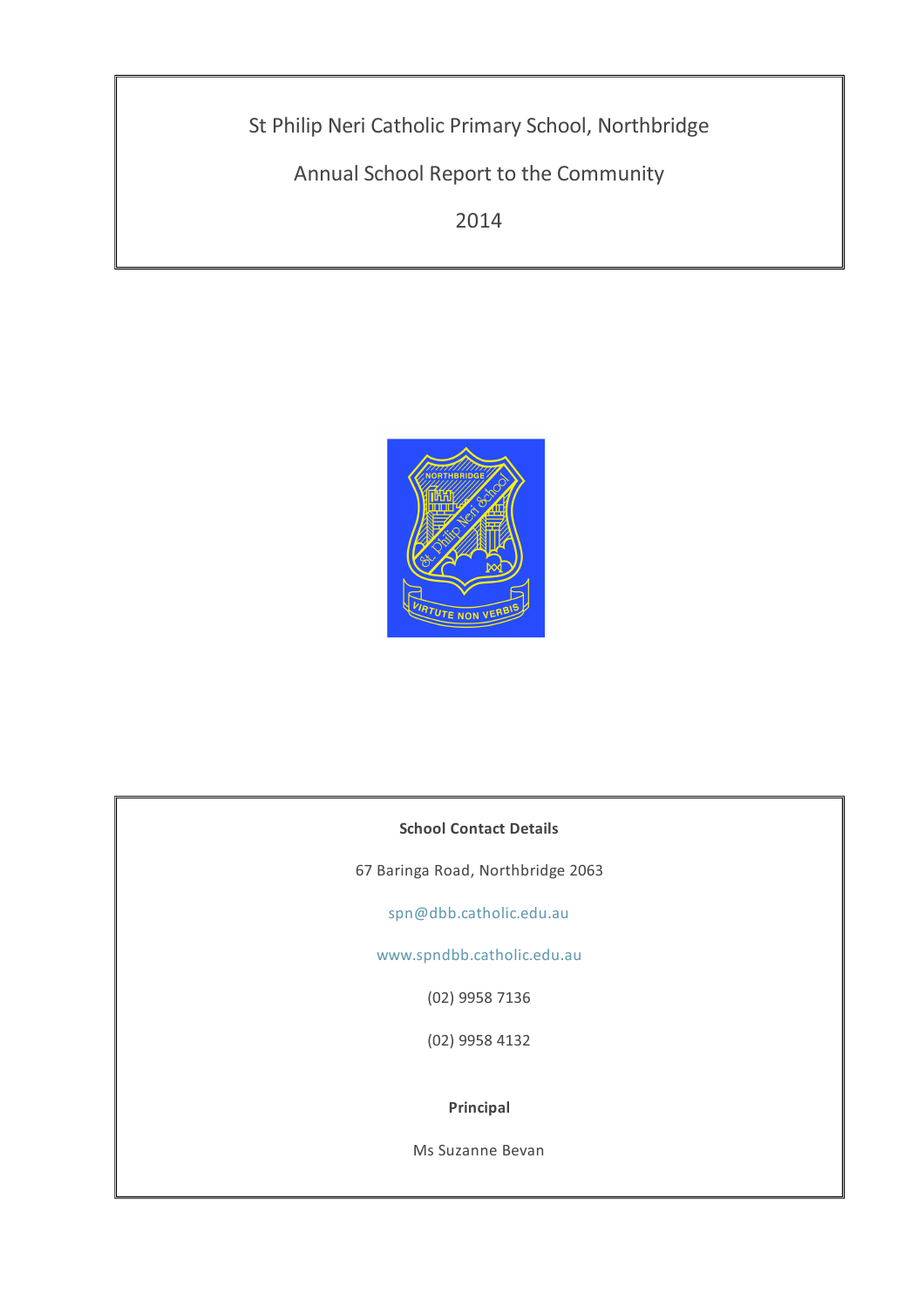# **ABOUT THIS REPORT**

St Philip Neri Catholic Primary School (the 'School') is registered by the NSW Board of Studies, Teaching and Educational Standards (BOSTES) and managed by the Catholic Schools Office (CSO), Diocese of Broken Bay. The CSO as the 'approved authority' for the diocesan registration system formed under Section 39 of the NSW Education Act (1990), is responsible for monitoring the compliance of member schools in the manner that has been approved by the Minister of Education.

The Annual School Report (the 'Report'), approved by the School's Consultant, demonstrates accountability to regulatory bodies and the CSO. Additionally, the Report complements and is supplementary to other forms of regular communication to the School community regarding initiatives, activities and programs which support the learning and wellbeing of its students.

The Report provides parents and the wider community with fair, reliable and objective information about educational and financial performance measures as well as School and system policies. This information includes summary contextual data, an overview of student performance in state and national assessments, a description of the achievement of priorities in the previous year and areas for improvement. Detailed information about the School's improvement journey is documented in the School Improvement Plan (SIP) which is developed, implemented and evaluated in consultation with key stakeholders.

Further information about the contents of this Report may be obtained by contacting the School directly or by visiting the School's website. [Information](http://www.myschool.edu.au/) can be also be obtained from the My School website.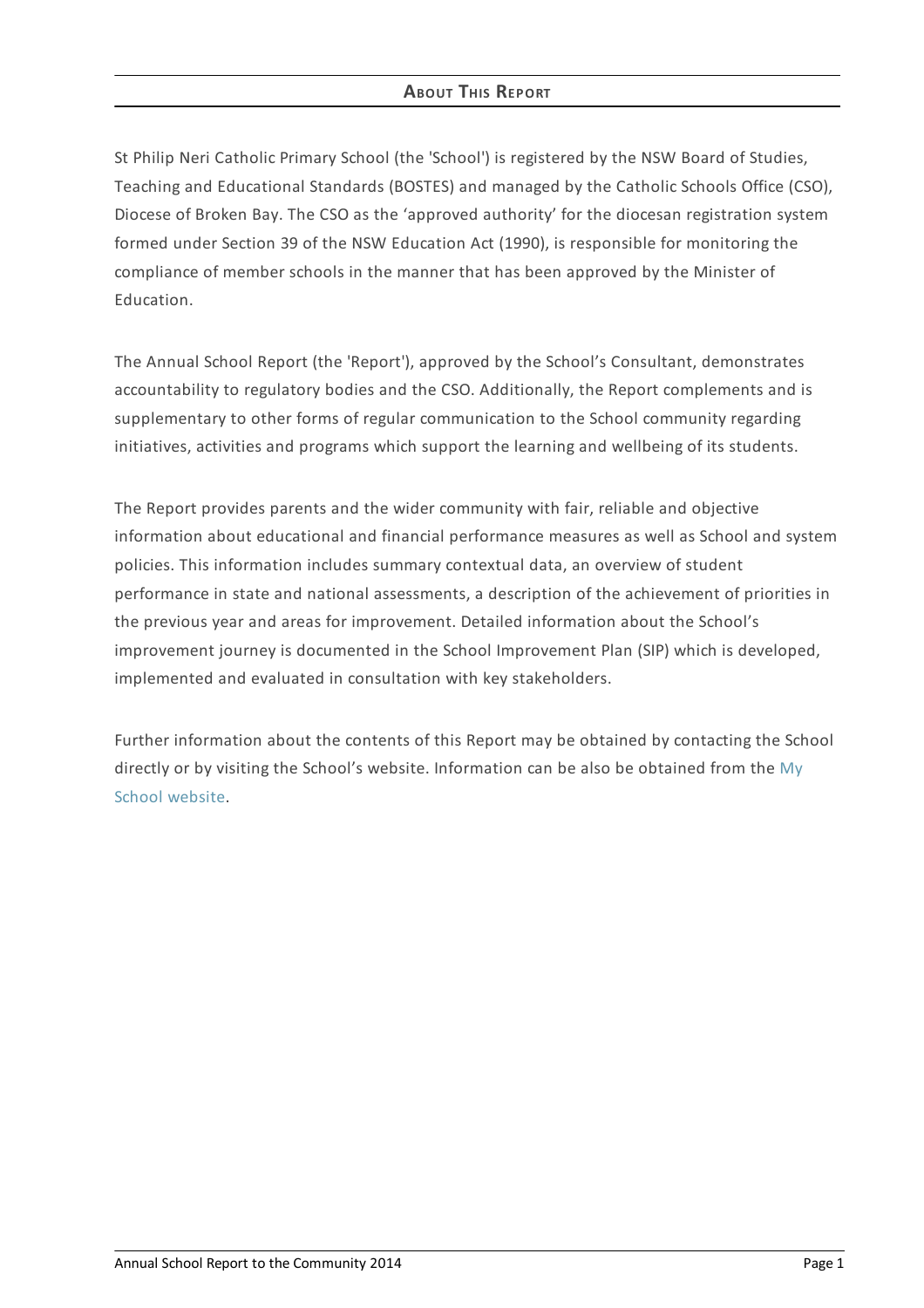## **Principal's Message**

2014 has been a successful year for the School Community. We have worked collaboratively with the Parish of the Lower North Shore to ensure that the foundation of our ministry is the Gospel values. The final stage of our Strategic Management Plan was implemented. This plan has assisted us over the last four years with maintaining the tradition of providing a quality teaching and learning environment that meets the needs of each child. The School's constant focus is on school improvement whereby all school and community members are encouraged to actively participate in leading learning in the following domains:

- **Mission**
- **Learning and Teaching**
- Pastoral Care.

The overarching direction was to ensure our vision is constantly evolving in response to our context so we can prepare our students for contemporary living and learning. A valued component has been working in partnership with parents. We have moved from strength to strength as we have aimed to provide the best possible education for all students. The continued support of the School community will enable us to meet future challenges during the development and implementation of a new School Improvement Plan.

### **Parent Body Message**

No man is an island entire of itself; every man is a piece of the continent, or for the School, part of a great community. Our 2014 successes are to be celebrated by all community members. Executive Committee members are also to be acknowledged and thanked for their support and contribution. This year we have completed our *Parents and Friends (P&F) Charter*, *Class Parents Handbook* and *Function Notes*. These documents are available online through the P&F section of the School's website. We launched our *Community Support* program which provides outreach to those going through a difficult time in our community. This is a confidential service which has had terrific community support. We also continued our support for technology improvements in the School. We are grateful to the principal and teaching staff for their continued dedication to providing a high standard of education and an inspiring and caring environment. They should also be commended for the successful and seamless integration of new curriculum requirements into the School. The *KidsMatter* program continues to play an important role and provides a positive impact throughout the school. Every success to our community for 2015!

## **Student Body Message**

2014 has been another successful year. We have been offered many exciting opportunities including *Socktober*, *KidsMatter* and *Surf Ed*. An important part of our learning and growing this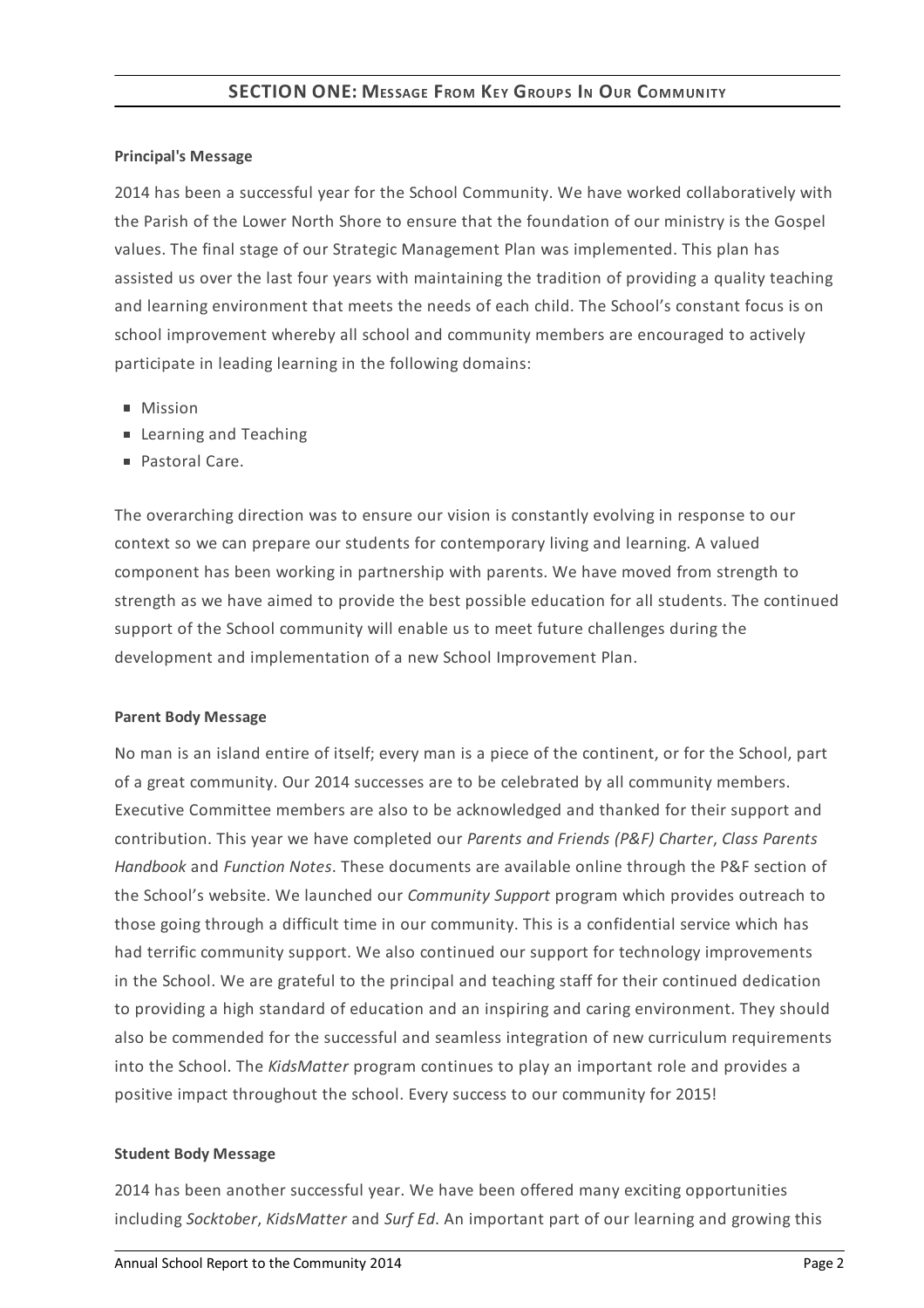year was joining forces with the parish to help support less fortunate people in Letefoho and Jamaica. We learned that at times we can take basics, such as food, education and water for granted and as children we have the power to help others and know that loving one another is important. Kindergarten raised pet chickens while Year 1 went to the zoo and Year 2 explored the beach. We came together in a dance performance to the song *Happy*. We also presented advent liturgies. Mass and liturgy play a significant role in our spiritual development. Throughout the year we celebrated Grandparents', Parents' and ANZAC days, graduation and liturgical seasons. Our Religious Education and *Outreach* programs enabled us to be disciples of Jesus. Learning is interesting, challenging and exciting. Teachers support and nurture our talents. Everyone is respected, accepted and encouraged. The *Bucket Filler* program supports our social learning. The School instils in us to be confident leaders and life long learners.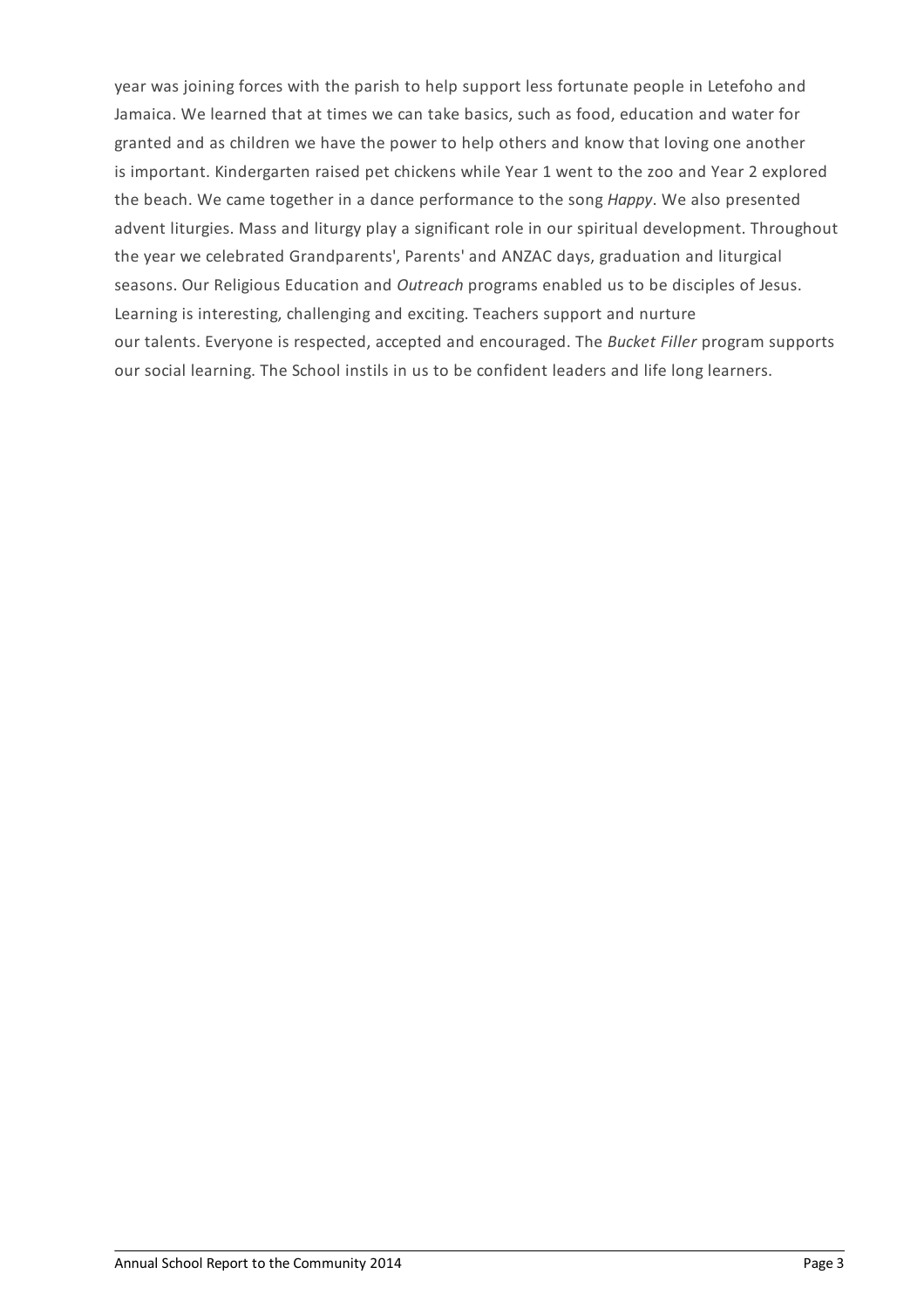### **School Features**

St Philip Neri Catholic Primary School Northbridge, is a Catholic systemic co-educational school.

The School was opened in 1925 by the Sisters of St Joseph and until 1983 was known as St Ciaran's. The name was then changed to St Philip Neri to be the same as the parish church. The School and parish are named after St Philip Neri, an Italian humanist who was fond of holding informal prayer meetings and instructional gatherings. He was known and loved as the Apostle of Rome. We are also steeped in the charism of Mary MacKillop which permeates our School motto "Deeds not Words".

The School has a very supportive P&F association which fundraises to provide resources. It also offers a highly valued *Parent Support* program. This consists of 50 volunteers helping out those in our school community when it is needed, especially in times of illness, bereavement, separation or accidents. All support is offered on a confidential basis with complete privacy and anonymity. The underlying philosophy of this program is that "There is no shame in asking for help, only in someone not offering it."

A specialist music teacher works with all classes. There are opportunities for children to participate in the school's choir and band. In Term 4 all students were involved in an end of year performance at the Concourse Chatswood. This was a great success and demonstrated our students' musical and dancing skills.

The school's Physical Education program catered for a diverse range of interests and abilities. It provided opportunities for skill development and exposure to a variety of sports and competitions. The School held successful athletics and swimming carnivals. Children from Year 2 onward were able to participate in diocesan gala days for netball, soccer, basketball, cross country, athletics and swimming. Several elite athletes were chosen to represent the School at NSW state level. Years 3 to 6 students participated in a *Surf Awareness* program at Manly Beach. Kindergarten to Year 2 students attended an intensive swimming program.

The children thoroughly enjoy the facilities at Northbridge oval for their sporting program. The whole-school public speaking program was continued. We also participated in the Lower North Shore Cluster Public Speaking competition. Stage 3 students were involved in a Debating Circle with neighbouring schools in the North Shore cluster.

Children from Kindergarten to Year 6 had the opportunity to participate in the school chess coaching classes operated by the Sydney Academy of Chess. Twenty-five students participated in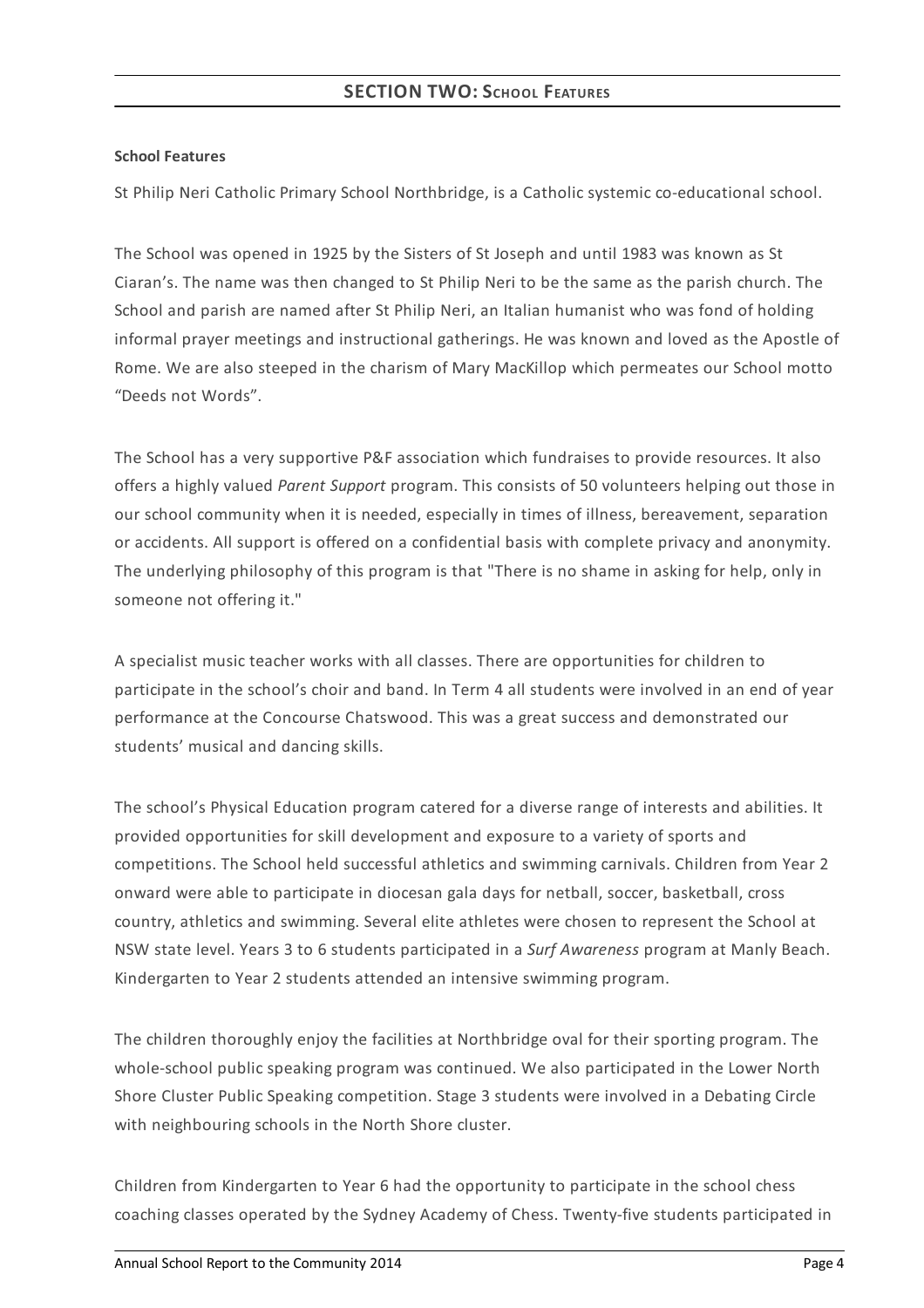the annual Chess Tournament. They also had the opportunity to study French or Chinese with native speaking teachers. 30% of students participated in UNSW competitions and attained numerous distinctions and credits awards. The school participated in this year's Maths Olympiad and scored in the top 10% of teams.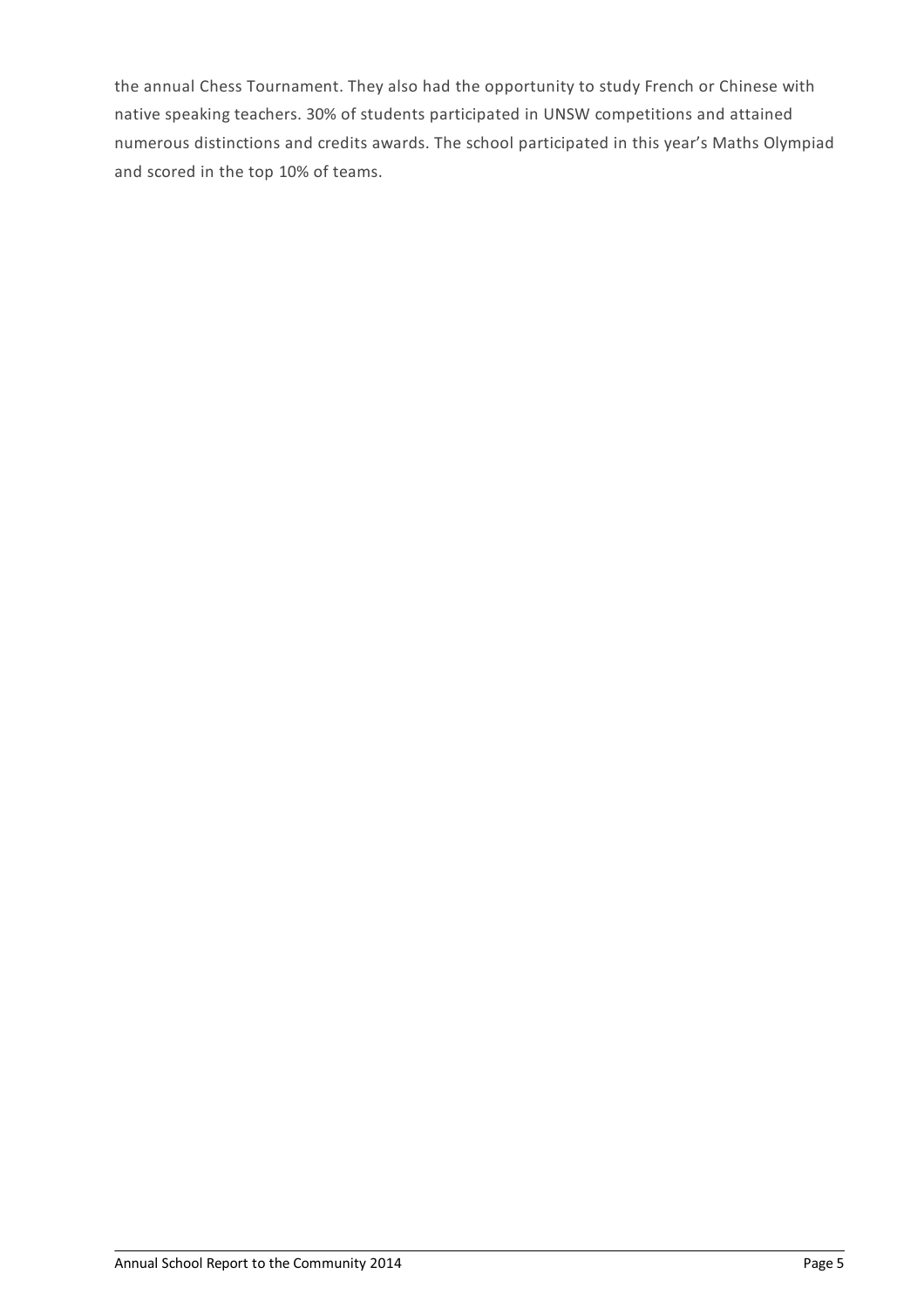### **Student Enrolment**

Students attending the School come from a variety of backgrounds and nationalities. The following information describes the student profile for 2014. Additional information can be found on My School [website](http://www.myschool.edu.au/).

| <b>Girls</b> | <b>Boys</b> | LBOTE*   | <b>Total Students</b> |
|--------------|-------------|----------|-----------------------|
| 103          | 114         | nг<br>رے | つ 1 つ                 |

\* Language Background Other than English

Enrolment has stabilised. The School has 8 classes from K-6. Some children leave at the end of Year 4 to attend independent Catholic schools. Our "bubble class" of 62 children now comprises two Year 3 classes. This cohort of students will continue through as two Year 4 classes in 2015.

### **Enrolment Policy**

The School follows the *[Enrolment](https://www.csodbb.catholic.edu.au/about/dsp-collection.cfm?loadref=125) Policy for Diocesan Systemic Schools*. The policy encourages the local Catholic community, under the leadership of the parish priest and principal, to look upon the time of enrolment as a potential occasion for ongoing evangelisation. The policy calls upon parents to examine their present faith commitments, to develop their role as prime educators of their children in faith and to immerse themselves in the communal, liturgical, ministerial and service dimensions of the parish. Copies of this policy and other policies in this Report may be obtained from the CSO [website](https://www.csodbb.catholic.edu.au/index.cfm) or by contacting the CSO.

## **Student Attendance Rates**

The average student attendance rate for the School in 2014 was 95.83 %. Attendance rates disaggregated by Year group are shown in the following table.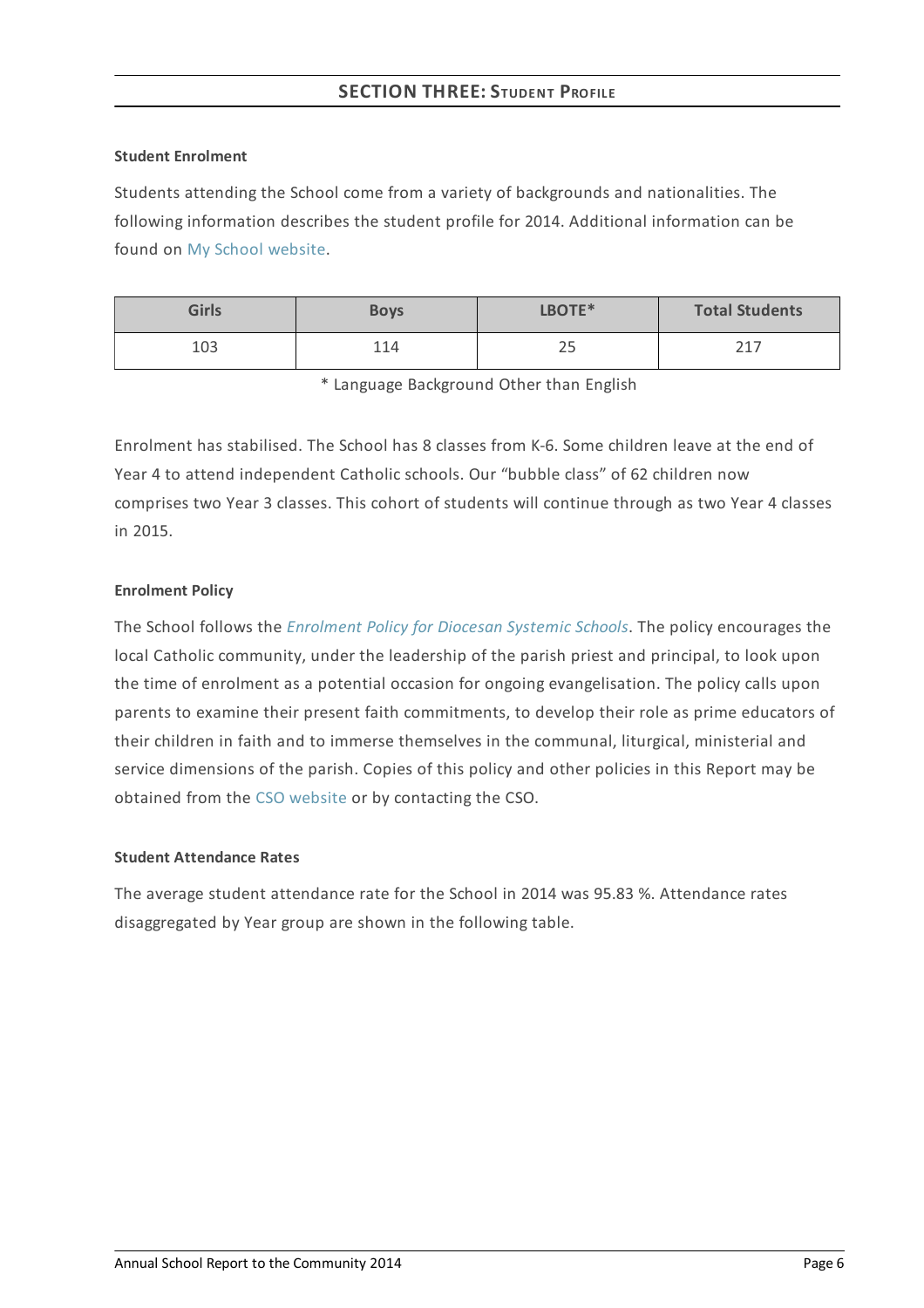| <b>Attendance rates by Year group</b> |         |  |  |
|---------------------------------------|---------|--|--|
| Kindergarten                          | 95.90 % |  |  |
| Year 1                                | 96.80 % |  |  |
| Year 2                                | 96.30 % |  |  |
| Year 3                                | 95.90 % |  |  |
| Year 4                                | 94.90 % |  |  |
| Year 5                                | 95.80 % |  |  |
| Year 6                                | 95.20 % |  |  |

The attendance rates show that children attend school on a regular basis. This is reflected in continually strong learning outcomes and the majority of children achieving across a range of learning areas.

## **Managing Student Non-Attendance**

In order for students to reach their full potential it is of paramount importance that they attend school regularly. While it is the parents' legal responsibility under the NSW Education Act (1990) to ensure that their children attend school regularly, our staff as part of their duty of care, monitor all absences and work in partnership with parents to support and promote the regular attendance of students. In doing so, the School, under the leadership of the principal:

- provides a caring environment which fosters in students, a sense of wellbeing and belonging
- maintains accurate records of student attendance
- implements policies and procedures to monitor student attendance and to address nonattendance issues as and when they arise
- communicates to parents and students, the School's expectations with regard to student attendance and the consequences of not meeting these expectations
- recognises and rewards excellent and improved student attendance.

School attendance records also contain information regarding student absences including reasons for absence and documentation to substantiate reasons for absences. Teachers are required to monitor non-attendance diligently on a student by student basis and to bring to the attention of the Principal immediately any unexplained absences, non-attendance of a chronic nature, or reasons for non-attendance that cause concern. Matters of concern are referred to the Principal, the CSO and the relevant Department of Education officer where appropriate.

Where a student is not able to attend school for a prolonged period of time due to a medical condition or illness, the School in collaboration with parents, provides resources to contribute to the student's continuum of learning where possible. The CSO monitors each school's compliance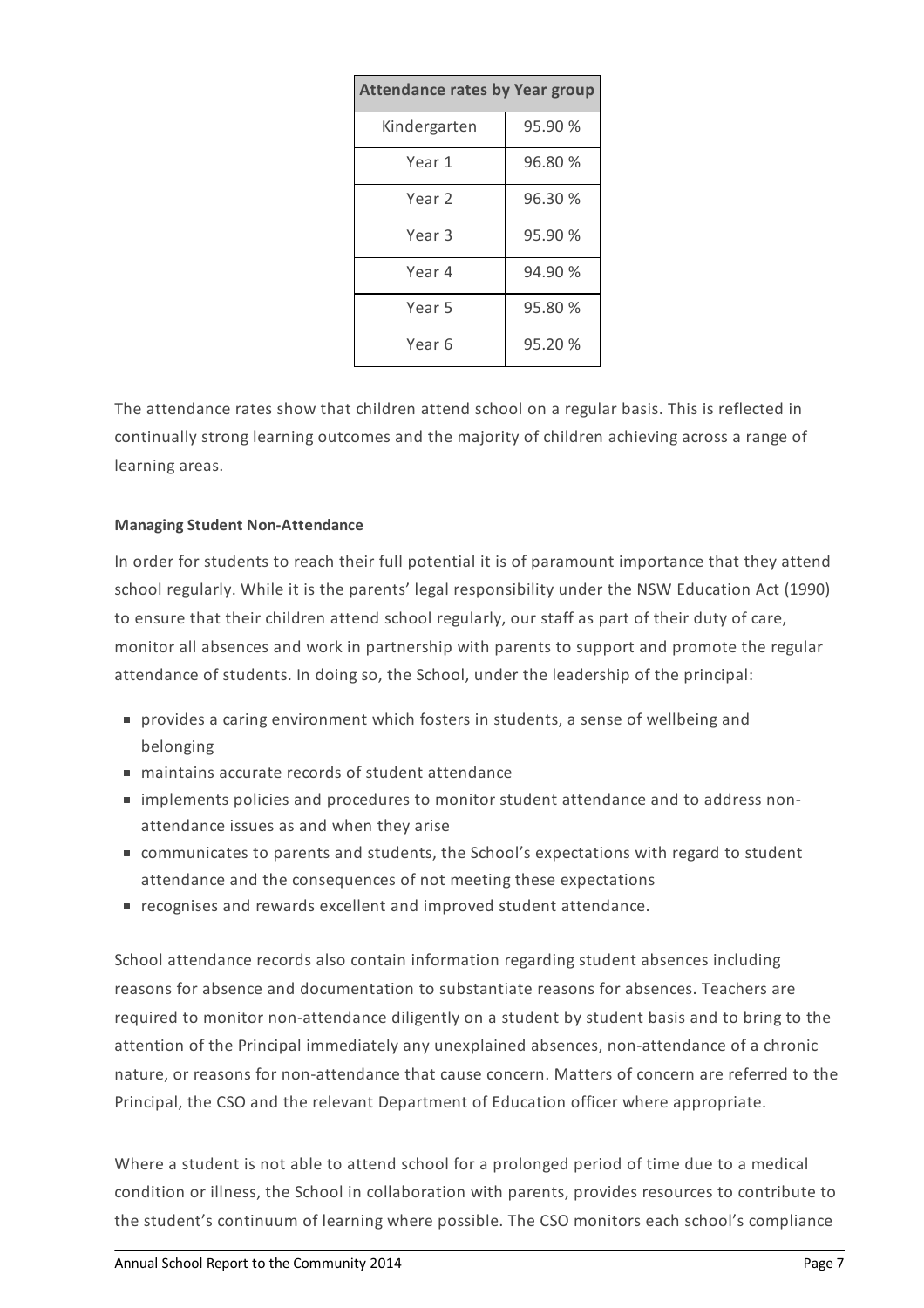with student attendance and management of non-attendance as part of the system's School Review and Development (SRD) processes. The School's attendance monitoring procedures are based on the *Guidelines for the [Management](http://srd.dbbcso.org/attendance--enrolment.html) of Student Attendance in the Broken Bay Diocesan Schools System* (password required).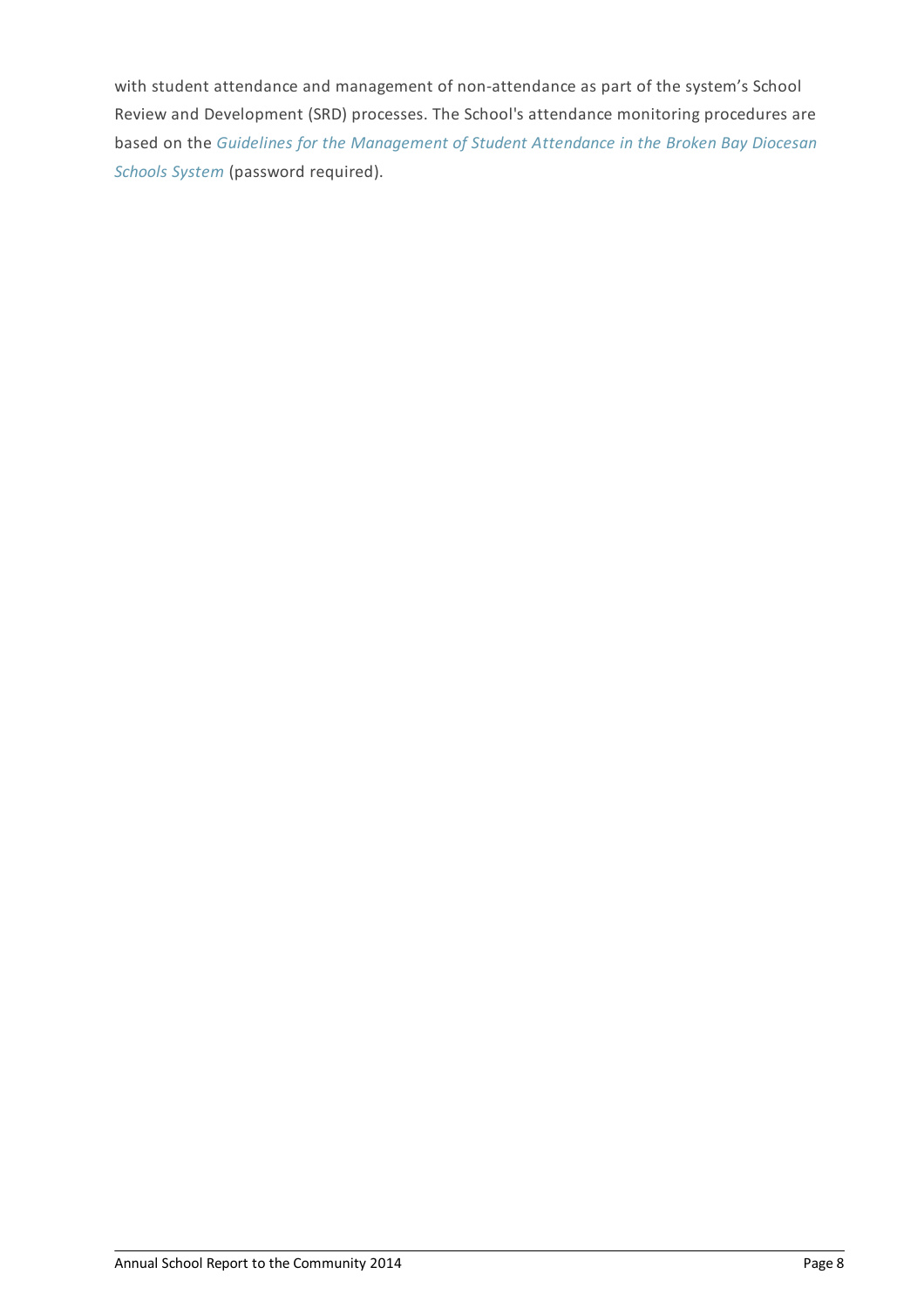# **SECTION FOUR:STAFFING PROFILE**

## **Staffing Profile**

The following information describes the staffing profile for 2014:

| <b>Total Teaching Staff*</b> | <b>Total Non-Teaching Staff</b> | <b>Combined Total</b> |
|------------------------------|---------------------------------|-----------------------|
|                              |                                 |                       |

\* This number includes 9 full-time teachers and 6 part-time teachers.

# **Teacher Standards**

The NSW government requires that this Report detail the number of teachers in particular categories. The following table sets out this information. Further information about can be obtained from the My [School](http://www.myschool.edu.au/) website.

| <b>Teacher Qualifications</b>                                                                                                                   | Number of<br><b>Teachers</b> |
|-------------------------------------------------------------------------------------------------------------------------------------------------|------------------------------|
| 1 Those having formal qualifications from a recognised higher education<br>institution or equivalent.                                           | 15                           |
| 2 Those having graduate qualifications but not a formal teaching qualification<br>from a recognised higher education institution or equivalent. |                              |

# **Professional Learning**

The ongoing professional development of each staff member is highly valued. Professional learning (PL) can take many forms including whole school staff days, subject specific in-services, meetings and conferences and a range of professional learning programs provided by the CSO. The School takes responsibility for planning, implementing, evaluating and tracking staff professional learning. Individual staff members take responsibility for their ongoing professional development. All teachers have been involved in professional learning opportunities during the year related to improving student outcomes. The following table provides specific information relating to the focus of three of these staff development days.

| Day 1 | NSW Syllabus for the Australian Curriculum - English and Maths                |
|-------|-------------------------------------------------------------------------------|
| Day 2 | KidsMatter Component 2/Comprehension strategies                               |
| Day 3 | NSW Syllabus for the Australian Curriculum - Science/Courageous Conversations |

The staff are committed to personal and professional development. This occurs both within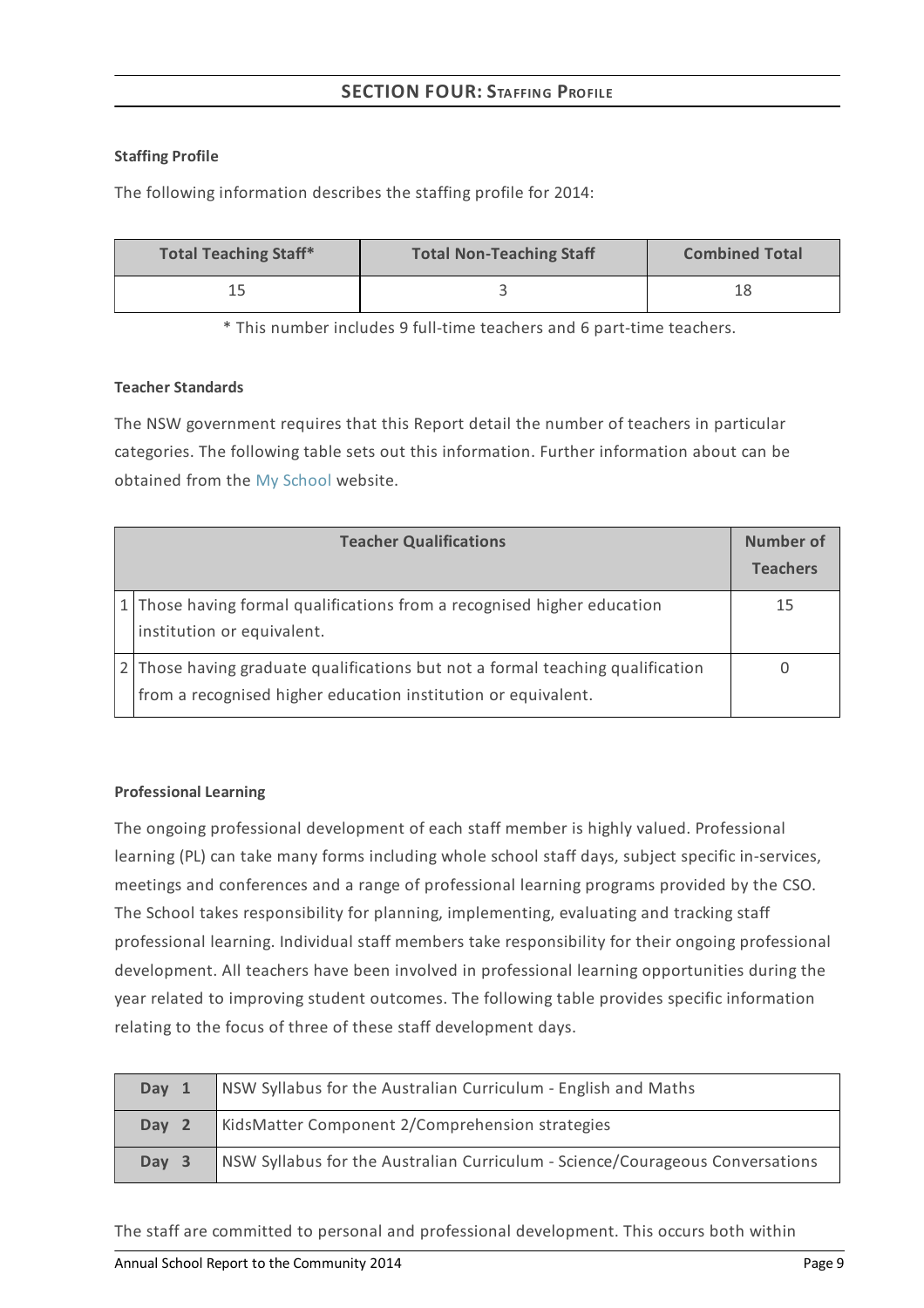and out of school hours during staff meetings, inservices, university courses and professional conferences. At a diocesan level, staff attended CPR courses, Work Health and Safety (WHS) training and various technology related professional learning opportunities.

Staff development days focused on *Extending Mathematical Understanding*, *Leading Learning*, *KidsMatter*, comprehension strategies and managing challenging conversations focused on contemporary educational pedagogy.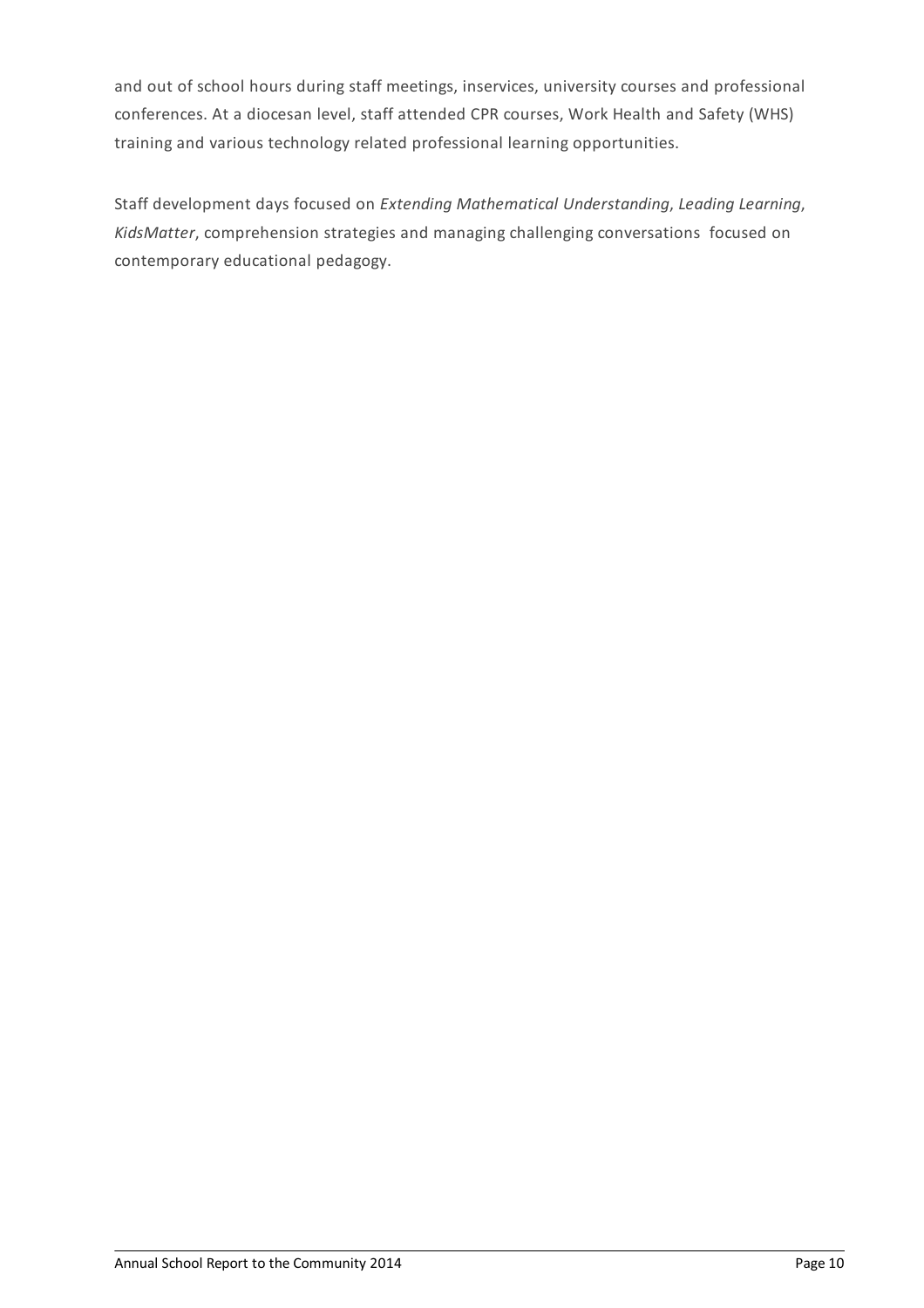# **SECTION FIVE: MISSION**

Catholic schools in the Diocese of Broken Bay exist to educate and form young people in a Catholic Community of Discipleship; offering them experiences of following Jesus as members of the Catholic community. Mission is therefore the philosophical core of all the priority areas and of our schools. The Broken Bay K-12 Religious Education Curriculum was launched in 2005 by Bishop David Walker. This curriculum provides teachers with the opportunity to develop engaging and challenging learning experiences for their students and is comprised of three sections: (i) foundations (ii) syllabus (iii) modules. A distinctive feature of the syllabus is a statement of the Catholic Worldview that is integral to all that we do. It provides insights on the purpose of life and how we live it. In the words of Bishop David Walker, it is 'experiencing life through the eyes of our Catholic faith'.

The School's Mission Statement acknowledges our community as a community of disciples of Jesus, working in partnership with parents and parish and being inspired by our School motto. The School is committed to educating and forming children in the faith and offering them an experience of following Jesus by celebrating and living out what it means to be Catholic.

Celebration of prayer and liturgy continued to be integral to daily life at the school. Classroom prayer is a daily ritual and teachers provided children with a variety of prayer experiences. The school prayer is prayed at whole-school gatherings. As a community we had the opportunity to celebrate through Mass and liturgy. Classes attended a Monday parish Mass once a term. The school year commenced with a commencement Mass and the year ended with a concluding thanksgiving Mass. St Mary of the Cross MacKillop was remembered this year on the anniversary of her death, August 8, with a liturgy.

As a Catholic school we are committed to developing our children to contribute positively to the wider community. In all aspects of school life we seek to present to children the Catholic worldview. Within the school, the local community and the wider world community, students are made aware of the need for justice. This is an essential part of our faith development.

Through the *Social Justice Program*, children are given opportunities to respond to social justice issues throughout the community. In 2014 we supported local and world communities. Our commitment to Caritas, St. Vincent de Paul and Catholic Mission continued throughout 2014. Proceeds from the classes' treat days formed a major part of the donation that was offered. The children have also worked collaboratively with the parish of the lower north shore to raise funds to support the Letefoho Parish in East Timor.

The School donated computers to Letefoho. These have been used to establish the only schoolbased computer program in the whole of Timor-Leste. The first students to complete this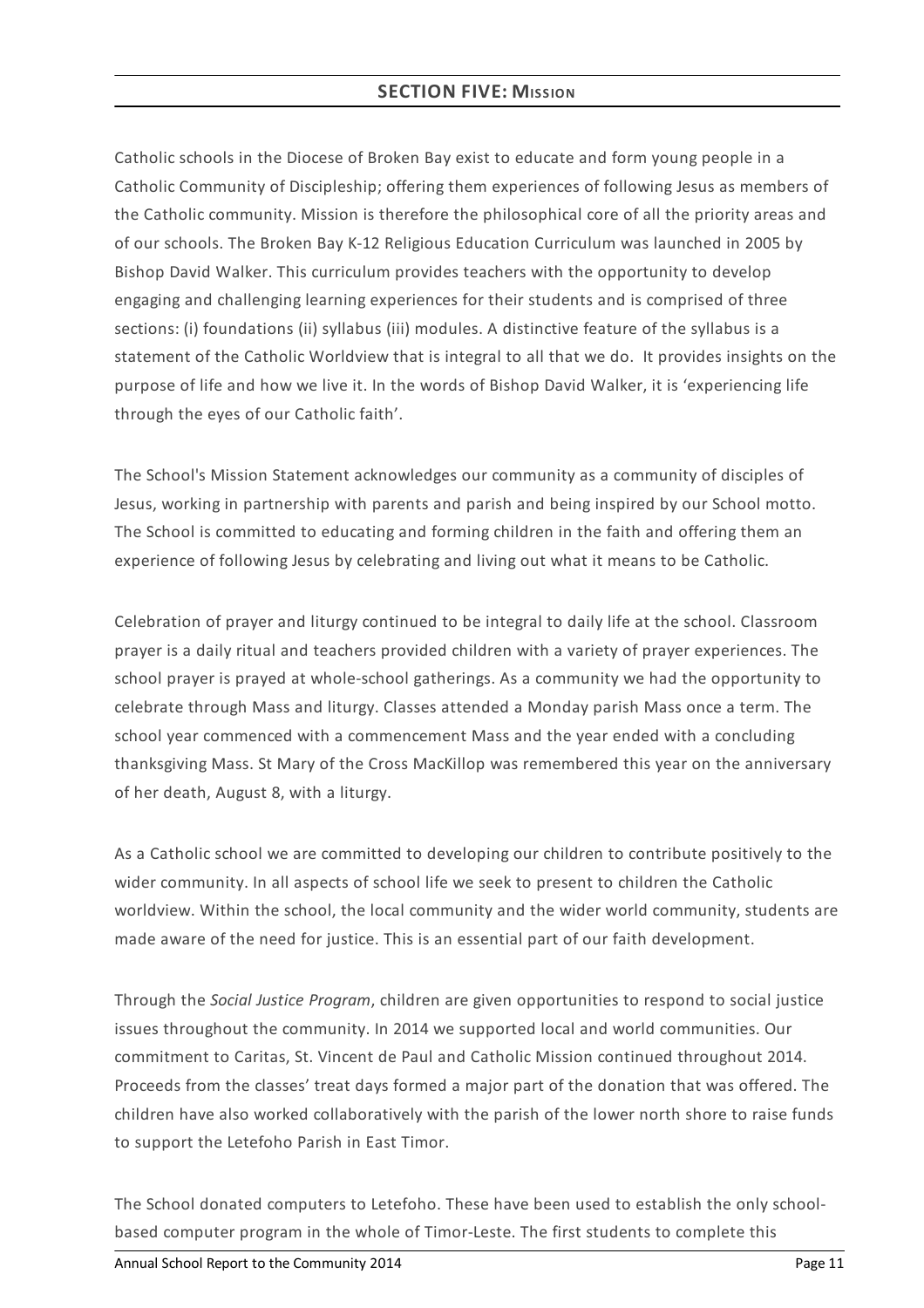program have since successfully graduated. This has encouraged our children to make more of a difference in our world and be true disciples of Jesus. This year, emphasis has been placed on the children earning their donations. Children have been encouraged to earn money by doing good deeds so they can reach out to others in our local and global communities. This was highlighted in the children's mission work for the annual *Winter Appeal* and *Socktober*.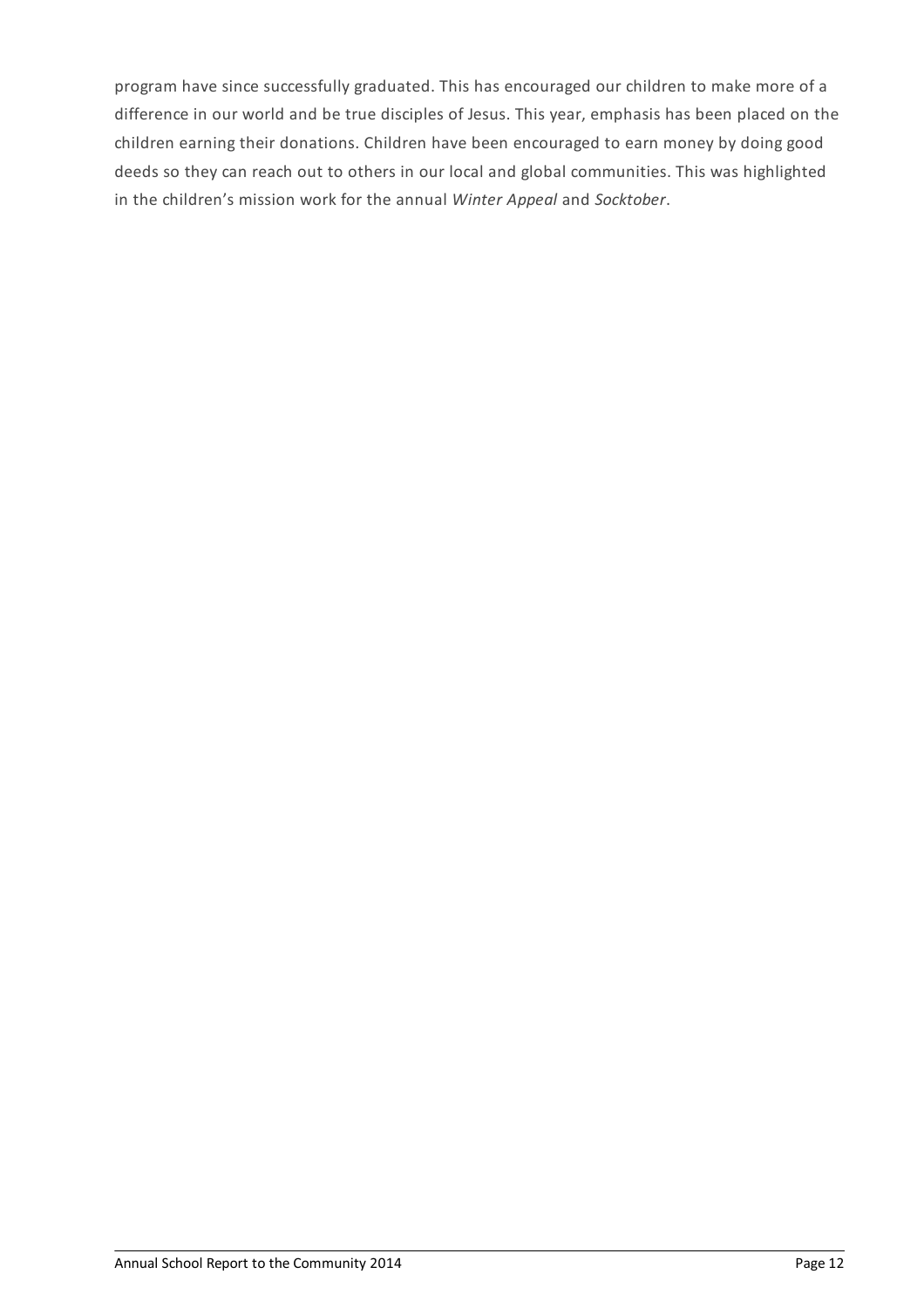### **Primary Curriculum**

The School provides an educational program based on, and taught in accordance with the Board of Studies, Teaching and Educational Standards (BOSTES) syllabuses for primary education. The Key Learning Areas (KLAs) are English, Mathematics, Science and Technology (S&T), Human Society and its Environment (HSIE), Creative Arts (CA) and Personal Development, Health and Physical Education (PDHPE). In 2014 the School implemented the new NSW syllabus for the Australian Curriculum in English and Mathematics. In addition to this, the School implements the Diocesan Religious Education syllabus. Staff members are committed to continuous improvement of teaching and learning in all facets of the curriculum.

The School is committed to providing quality education that strives to meet the needs of every child. The curriculum is underpinned by Catholic values and the School's Mission Statement.

The Special Needs Program addresses specific needs of students who present with learning challenges. Our Beliefs About Learning Statement informs School pedagogy and forms the basis of instructional decisions. It nuances and deepens shared understandings of how children learn. We encourage transformative learning and learners, a highly engaging environment and quality authentic practice. The School's Assessment Policy ensures that consistent, meaningful assessment structures are in place to allow each student to demonstrate their strengths and achievements across the curriculum. Student achievement informs ongoing teaching and learning.

This year we continued with our participation in *Extending Mathematical Understanding* (EMU). We continued identifying children who are vulnerable at Mathematics by implementing the Mathematics Assessment Interview (MAI). Teachers continued with their 'third phase' of professional development on developing effective mathematical pedagogical practices. Another numeracy specialist teacher was trained whose role is to work with the School's EMU team in continuing implementing the intervention program. Our continued involvement has allowed teachers' pedagogical practices to evolve due to the action research and practitioner inquiry model that was implemented. As a result of continually targeting all vulnerable children K-6 and implementing interventions once again this has resulted in increased student learning outcomes. This is obvious in reassessed vulnerable children exhibiting improvement of an average of 2 growth points. This program is sustainable and embedded in our Mathematics Policy. A numeracy specialist will be trained in the middle years component of this program in 2015. Throughout our Mathematics programs we are decreasing vulnerabilities for children learning Mathematics and this is explicitly articulated in our NAPLAN and assessment data.

Another focus has been on teaching explicit comprehension strategies which has resulted in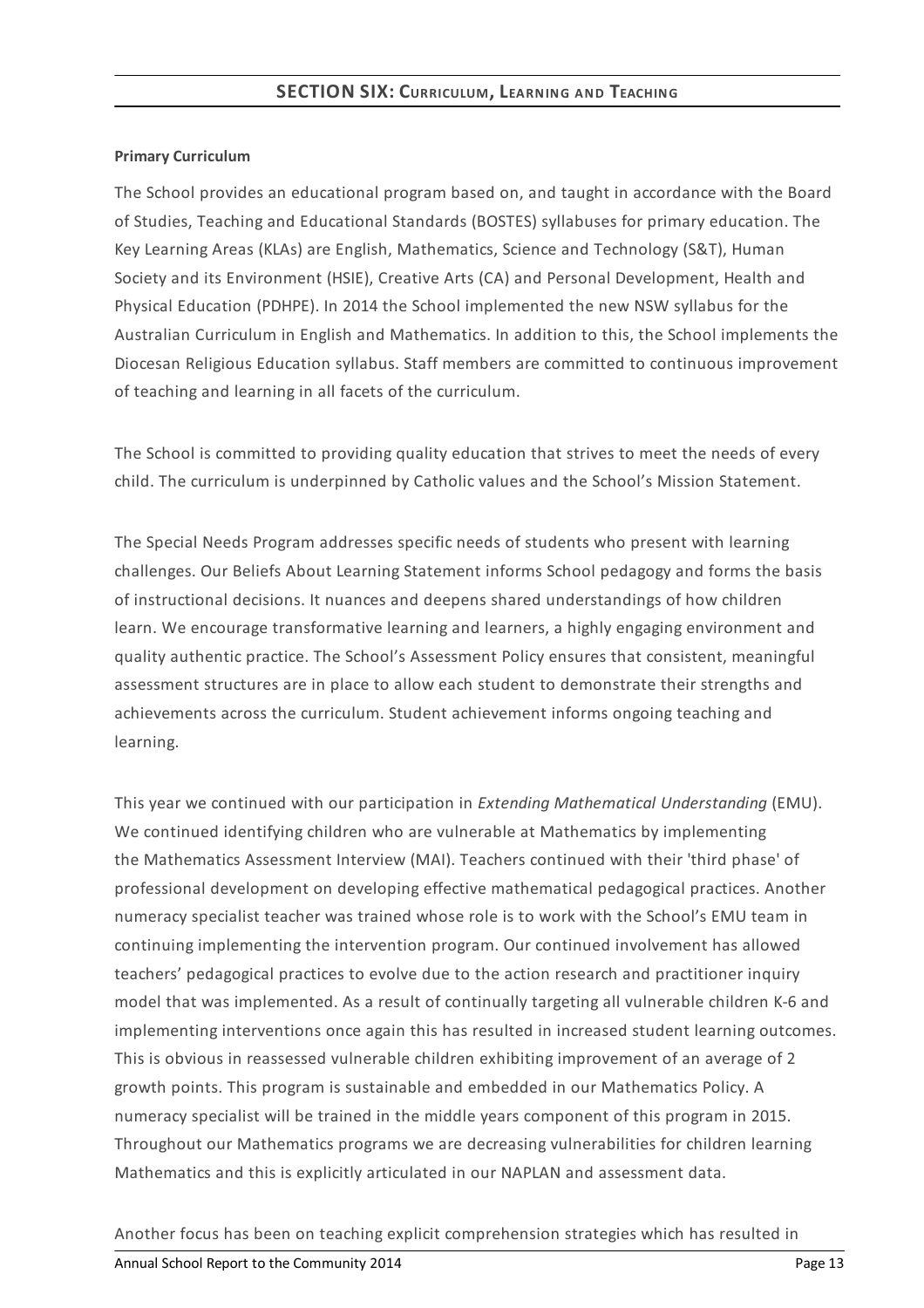increased comprehension skills and reading ability. We have continued with our strategic commitment to making technology integral to teaching and learning. Staff members have kept abreast with new technologies and CSO initiatives. We have continued with effective implementation of iPads across the School. Teachers have worked with stage partners and support teachers to assist them in providing their students with a differentiated curriculum across all KLAs. The School benefited from working within a conceptual framework.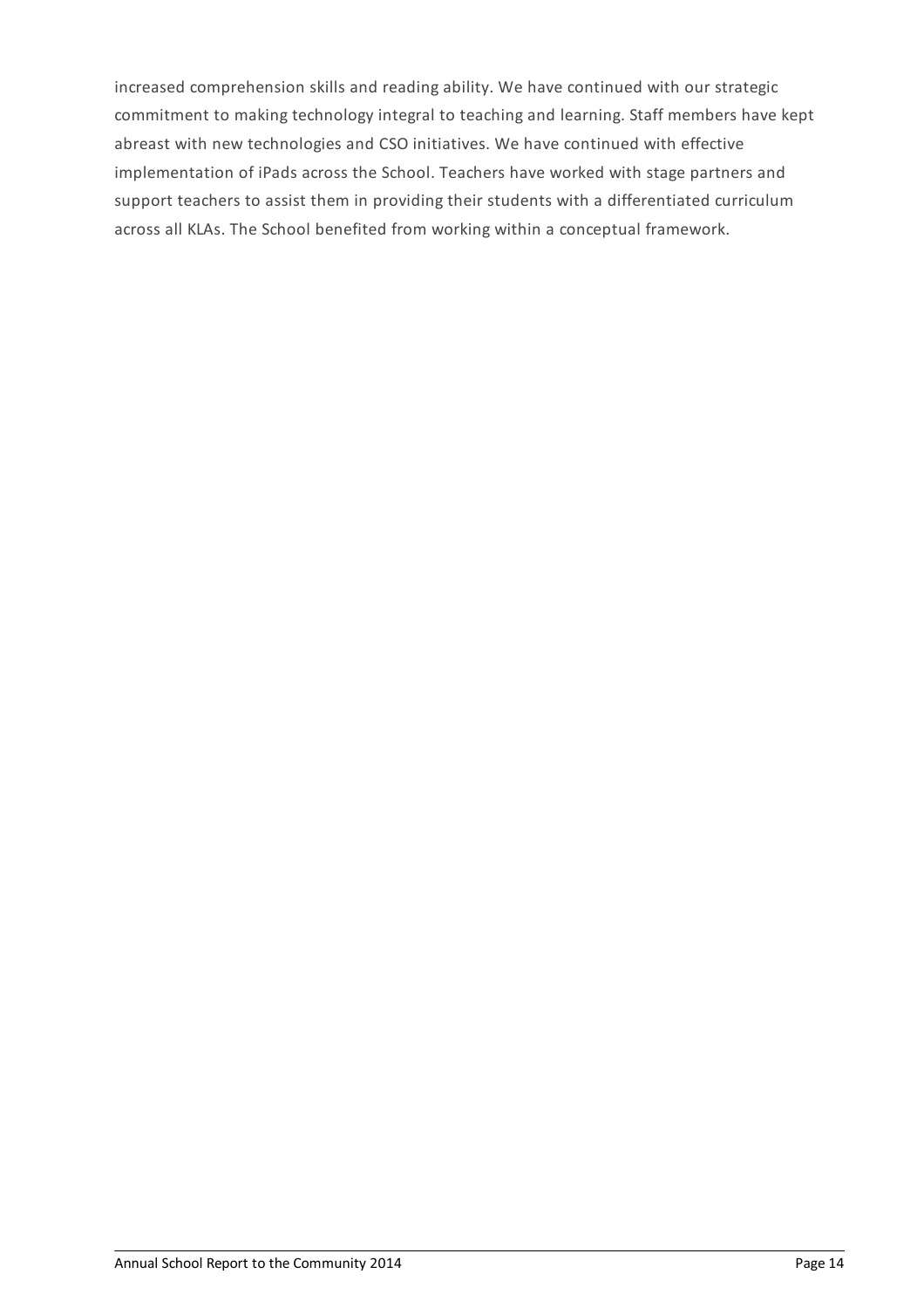# **SECTION SEVEN:STUDENT PERFORMANCE IN TESTS AND EXAMINATIONS**

#### **NAPLAN**

The National Assessment Program – Literacy and Numeracy (NAPLAN) is an annual assessment for students in Years 3, 5, 7 and 9. NAPLAN assessment results provide valuable information about student achievements in literacy and numeracy. An analysis of these results assists the School's planning and is used to support teaching and learning programs.

The tables below show the percentages of students who achieved particular skill bands in the aspects of literacy and numeracy compared to students nationally. Literacy is reported in four content strands (aspects): Reading, Writing, Spelling, Grammar and Punctuation. Numeracy is reported as a single content strand. Students who were exempted from any test were deemed not to have met the national minimum standard in that test area and are not included in band distributions. Additional NAPLAN student performance information can also be accessed from the My School [website](http://www.myschool.edu.au/).

| <b>NAPLAN RESULTS 2014</b> |                                | % of students in the<br>top 2 bands |                  | % of students in the<br>bottom 2 bands |                  |
|----------------------------|--------------------------------|-------------------------------------|------------------|----------------------------------------|------------------|
|                            |                                | <b>School</b>                       | <b>Australia</b> | <b>School</b>                          | <b>Australia</b> |
|                            | <b>Grammar and Punctuation</b> | 88.90 %                             | 49.90 %          | 0.00%                                  | 11.90 %          |
|                            | <b>Reading</b>                 | 85.20 %                             | 46.20 %          | 0.00%                                  | 13.10 %          |
| Year<br>3                  | <b>Writing</b>                 | 92.60%                              | 39.10 %          | 0.00%                                  | 11.20 %          |
|                            | <b>Spelling</b>                | 87.10 %                             | 43.70 %          | 0.00%                                  | 14.80 %          |
|                            | <b>Numeracy</b>                | 83.30 %                             | 36.20 %          | 0.00%                                  | 13.40 %          |

| <b>NAPLAN RESULTS 2014</b> |                                | % of students in the<br>top 2 bands |                  | % of students in the<br>bottom 2 bands |                  |
|----------------------------|--------------------------------|-------------------------------------|------------------|----------------------------------------|------------------|
|                            |                                | <b>School</b>                       | <b>Australia</b> | <b>School</b>                          | <b>Australia</b> |
|                            | <b>Grammar and Punctuation</b> | 73.90 %                             | 36.60 %          | 0.00%                                  | 16.10 %          |
|                            | <b>Reading</b>                 | 69.60 %                             | 34.50 %          | 4.30 %                                 | 16.30 %          |
| Year<br>5                  | <b>Writing</b>                 | 39.10 %                             | 15.50 %          | 4.30 %                                 | 21.40 %          |
|                            | <b>Spelling</b>                | 56.50 %                             | 33.60 %          | 4.30 %                                 | 16.40 %          |
|                            | <b>Numeracy</b>                | 65.20 %                             | 25.90 %          | 0.00%                                  | 18.10 %          |

#### **NAPLAN Comments**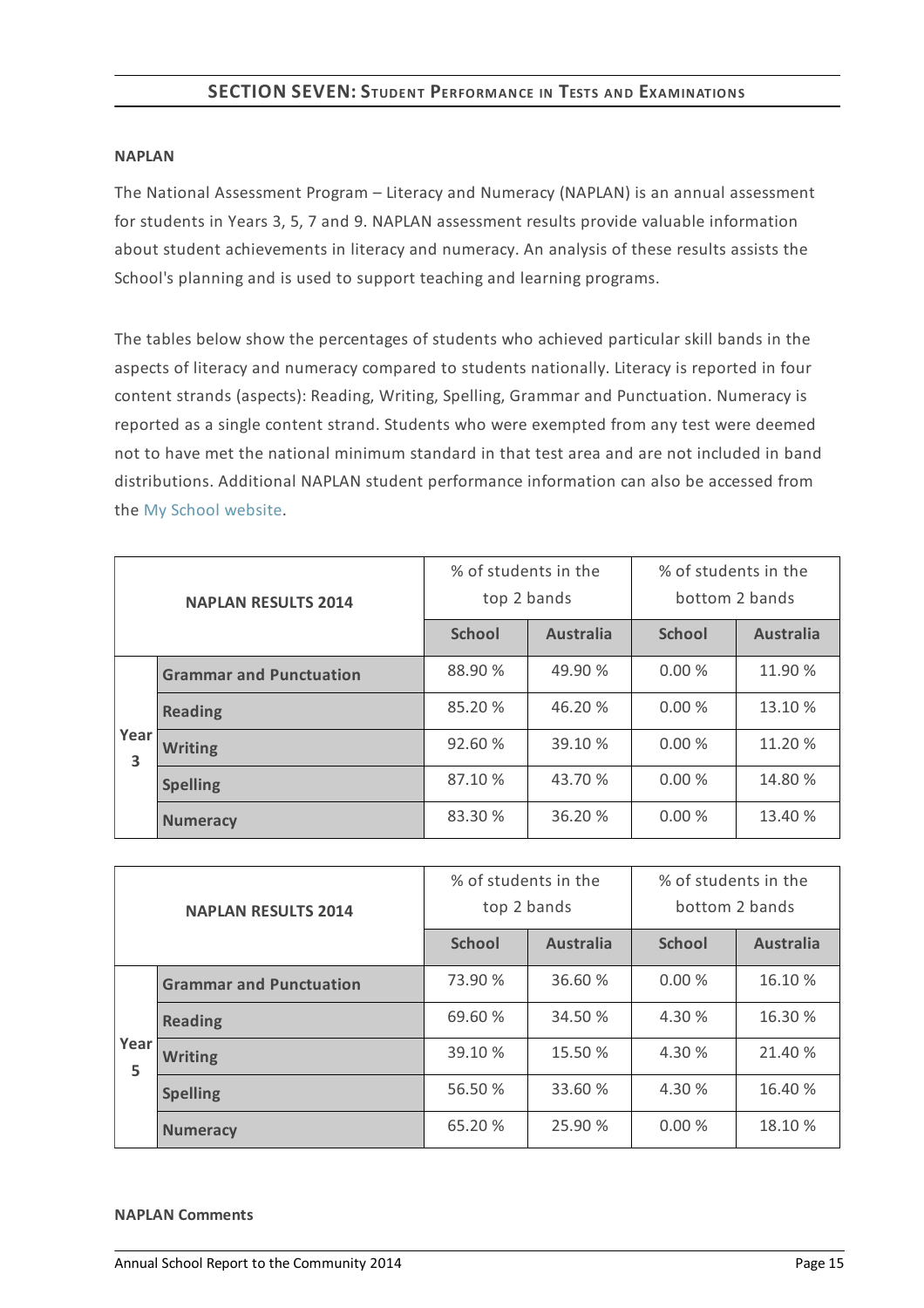### Year 3

It was very pleasing to note that the percentage of students achieving at Band 6 (and at Bands 5 and 6 combined) were at national figures or higher in every test area. It was also pleasing to see that the percentage of students in the lower bands was much lower than national figures. The NAPLAN results at Year 3 indicate that current teaching programs and intervention strategies are working effectively to support student skills and knowledge across all facets of literacy and numeracy. These approaches will be continued in 2015 with the expectation that students will continue to extend and develop their skills in these critical areas. Prior to NAPLAN there was an identified weakness in literacy across this cohort. Explicit intervention strategies were implemented and as a result the evidence is articulated in the children's results. The continued implementation of the EMU program has also contributed with the students' progress.

### Year 5

It was also pleasing that in all areas of testing, all students achieved at or above the national minimum indicating again that intervention and within-class support for students at risk is effective. Band distributions in reading continue to reflect relative strengths in this area and provide support for continuing the current teaching programs. It is recognised that specific skills development has contributed to extending students in the higher bands and this needs to continue. Our focus on all areas of literacy, particularly writing where we gave attention to explicit criteria in teaching spelling and grammatical features in various texts, displayed increased student learning outcomes. Close attention to the standards typically expected at the higher levels will still be a priority in 2015 and explicit teaching of the necessary skills will be an emphasis. In 2014 our major focus was increasing student outcomes in comprehension and we are pleased that this work is evident in the children's results. The numeracy results were particularly encouraging and reflected the explicit teaching and intervention, that has taken place, has been sustained. Intervention from the EMU program has also contributed to the growth. We will also continue to review and refine expected standards and ways of teaching mathematics in upper primary in order to enable more students to achieve at the higher levels and carry on the growth in transition to Stage 4. This review will be ongoing throughout 2015.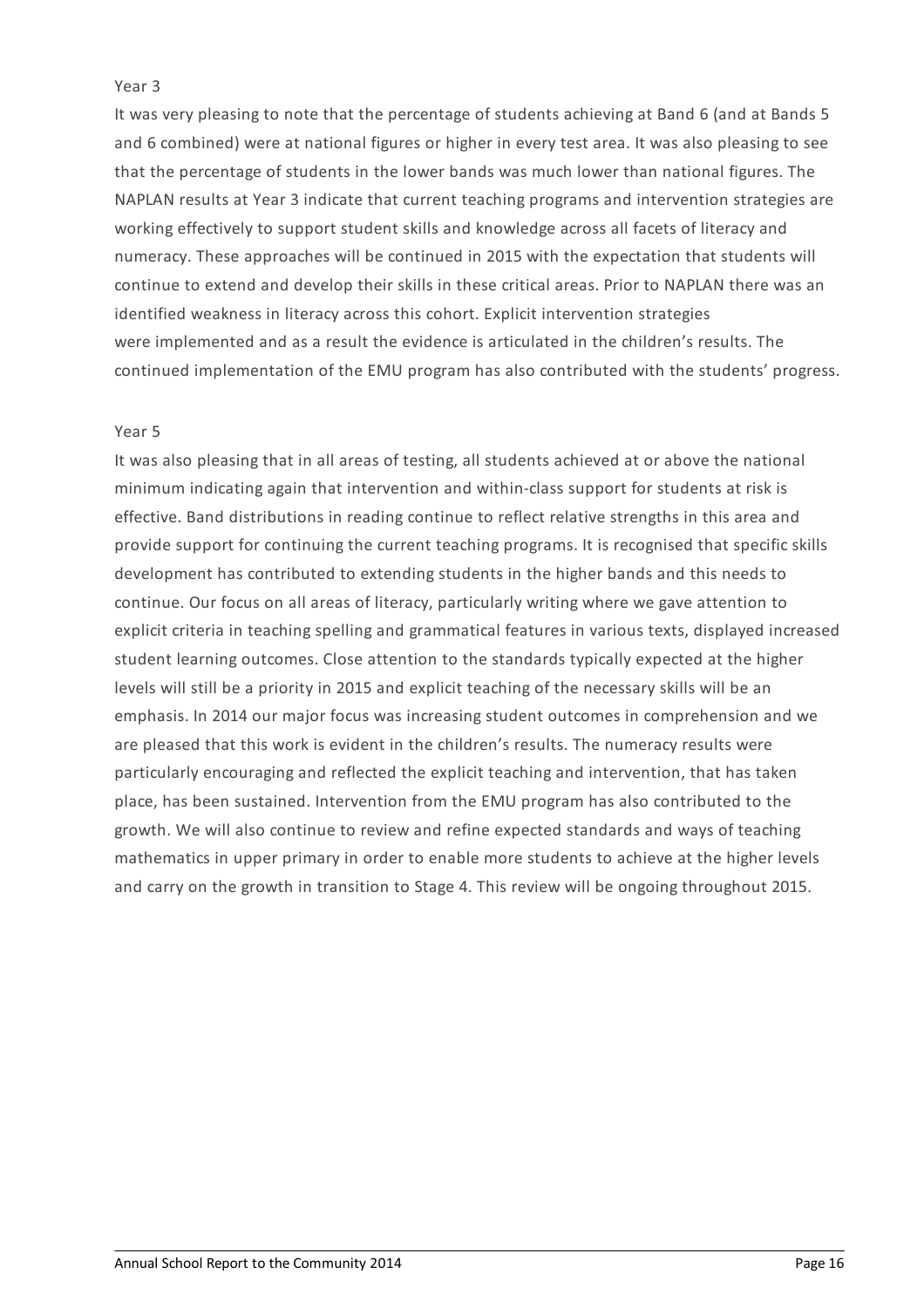## **Pastoral Care Policy**

The School's pastoral care and student wellbeing policies and procedures are informed by the *Pastoral Care Policy for [Diocesan](https://www.csodbb.catholic.edu.au/about/dsp-collection.cfm?loadref=125) Systemic Schools*. This policy is underpinned by the guiding principles from the *National Safe Schools [Framework](https://www.education.gov.au/national-safe-schools-framework-0) (2011) (NSSF)* that represent fundamental beliefs about safe, supportive and respectful school communities. These guiding principles emphasise the importance of student safety and wellbeing as a pre-requisite for effective learning in all Catholic school settings. The *Pastoral Care and Wellbeing Framework for Learning for the Diocese of Broken Bay Schools System* (the ['Framework'\)](https://www.csodbb.catholic.edu.au/studentwellbeing/dsp-default.cfm?loadref=140) utilises the NSSF ensuring that diocesan systemic schools meet the objectives of the NSSF at the same time as meeting the diocesan vision for pastoral care and wellbeing. The framework includes ten pathways that are intended to assist school communities to create safe schools that foster wellbeing for learning and positive, caring relationships. Further information about this and other related policies may be obtained from the CSO [website](https://www.csodbb.catholic.edu.au/about/dsp-collection.cfm?loadref=125) or by contacting the CSO.

The deeply committed and authentic relationships that underpin our community are a defining feature of the School and provide opportunities to nurture and grow relationships both formally and informally within the life of the School. All classes have two class parents who provide a network of contact and support for all families. They also act as a point of liaison with the school in times of crisis or particular family need.

The North Shore cluster school counsellor has worked closely with a number of children and their families. The counsellor has continued to be an invaluable resource person who is able to provide initial diagnosis, ongoing counselling support or referral to an appropriate agency, if necessary.

This year the School continued working within the *KidsMatter* framework to assist our school community in achieving our pastoral care SIP goal which is to improve students wellbeing by developing their competencies in applying self awareness, self management, social awareness, relationship skills and responsible decision making skills. Mental health problems in students have decreased.

## **Behaviour Management and Student Discipline Policy**

The School's policies and procedures for the management of student behaviour are aligned to the *Behaviour [Management](https://www.csodbb.catholic.edu.au/about/dsp-collection.cfm?loadref=125) and Student Discipline Policy for Diocesan Systemic Schools.* Policies operate within a context of social justice, compassion, reconciliation and forgiveness. The dignity and responsibility of each person is promoted at all times along with positive student behaviours whilst ensuring the respect for the rights of all students and staff. Further information about this and other related policies may be obtained from the CSO [website](https://www.csodbb.catholic.edu.au/about/dsp-collection.cfm?loadref=125) or by contacting the CSO. Annual School Report to the Community 2014 **Page 17** Annual School Report to the Community 2014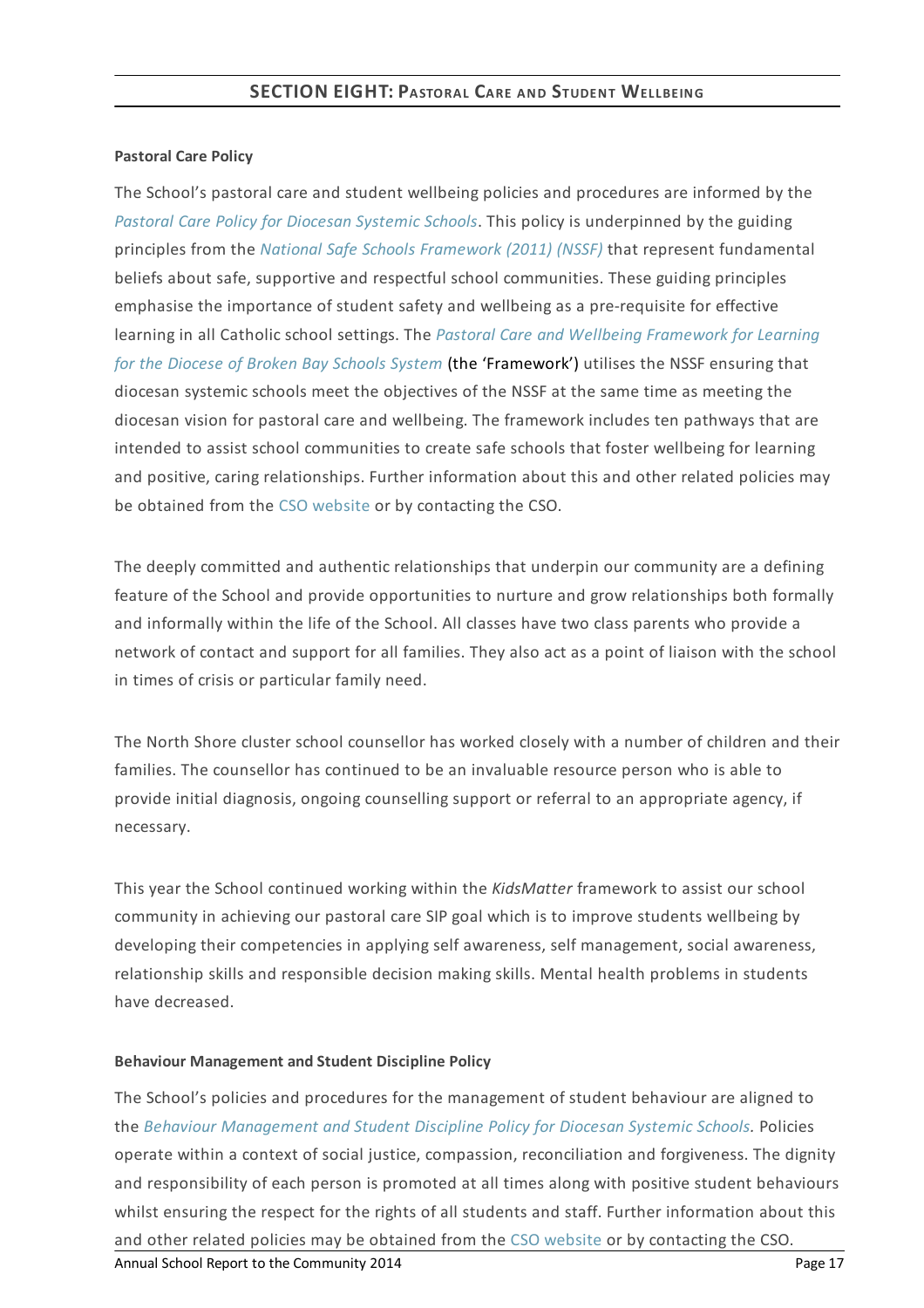We are committed to building and nurturing positive relationships at the school The parents and wider community place a high degree of importance upon "good behaviour" and "good manners". The community is supportive and responsive to any concerns. We do not have significant behaviour management issues in classrooms or on the playground. There has not been a history of bullying or intimidation. We do enjoy a number of high achieving and very confident children in our school. This has raised issues for us concerning the well being and selfesteem of any child less confident. As a result, measures have been taken through our personal development curriculum and the introduction and implementation of the Restorative Justice Program (RJ), to address these concerns. This program incorporates strategies for collaborative problem solving and assists children in enhancing their resilience and assertiveness. The principles of RJ are: Inclusivity, Flexibility, Problem Solving, Empowerment, Forward Looking and Optimism. Corporal punishment in any form is prohibited at the School. We nurture positive relationships and build self esteem.

## **Anti-Bullying Policy**

The School's [Anti-Bullying](https://www.csodbb.catholic.edu.au/about/dsp-collection.cfm?loadref=125) Policy is based on and informed by the *Anti-Bullying Policy for Diocesan Systemic Schools* and is aligned to the *Pastoral Care Policy for [Diocesan](https://www.csodbb.catholic.edu.au/about/dsp-collection.cfm?loadref=125) Systemic Schools* and other related wellbeing policies and guidelines. All students, their families and employees within Catholic education have a right to a learning and work environment free from intimidation, humiliation and hurt. Anti-Bullying policies support school communities to prevent, reduce and respond to bullying. Further information about this and other related policies may be obtained from the CSO [website](https://www.csodbb.catholic.edu.au/about/dsp-collection.cfm?loadref=125) or by contacting the CSO.

We believe that the Catholic ethos requires that all students, their families and employees within Catholic education have the right to a learning and work environment free from intimidation, humiliation and hurt. It is the responsibility of each school community to create a culture of caring which will not tolerate bullying.

Flowing from the Christian vision expressed in the Diocesan Pastoral Care Policy we, as a school, are called to establish relationships which are grounded in love, compassion, reconciliation and justice. In witnessing Christian values the School rejects ideas, beliefs and behaviours which marginalise or victimise people.

This policy builds on the School's Pastoral Care Policy to provide clear and agreed procedures and strategies for combating bullying. We view bullying as a desire to hurt; the perpetration of hurtful behaviour in a situation in which there is an imbalance of power; the action being regarded as unjustified, typically repeated and experienced by the target of the aggression as oppressive, and by the perpetrator as enjoyable and causes distress.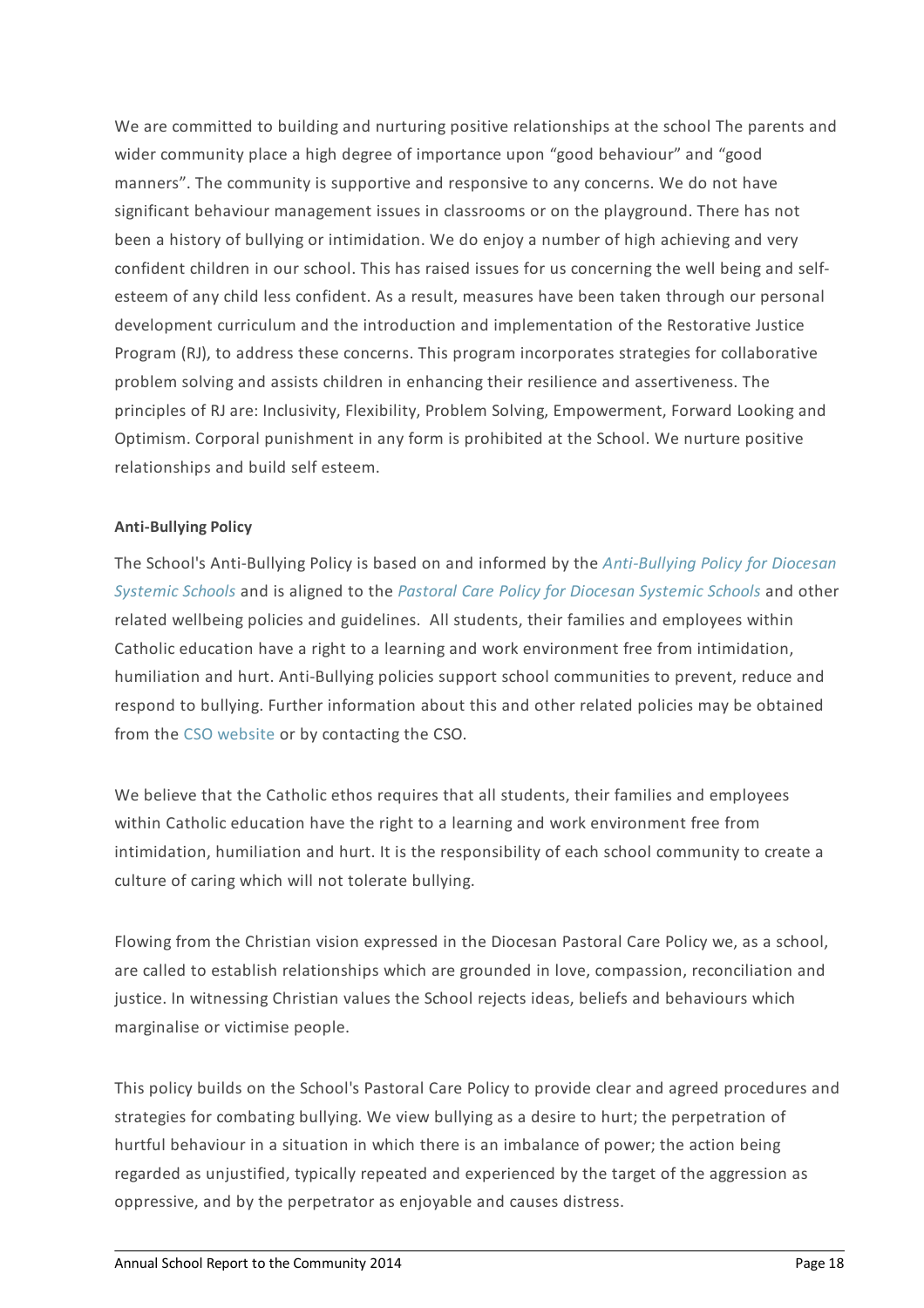### **Complaints and Grievances Policy**

The School follows the *[Complaints](https://www.csodbb.catholic.edu.au/about/dsp-collection.cfm?loadref=125) Handling Policy and Procedures for Diocesan Systemic Schools.* A distinctive feature of this policy is to ensure that complaints are addressed in a timely and confidential manner at the lowest appropriate management level in order to prevent minor problems or concerns from escalating. The expectation is that complaints will be brought forward and resolved in a respectful manner recognising the dignity of each person concerned in the process. The policy recognises that a number of more minor or simple matters can be resolved without recourse to the formal complaint handling process but rather, quickly and simply, by discussion between the appropriate people. Further information about this and other related policies may be obtained from the CSO [website](https://www.csodbb.catholic.edu.au/about/dsp-collection.cfm?loadref=125) or by contacting the CSO.

The School operates on an open door policy where communication is open and individuals have the opportunity to voice their opinions. Parent engagement is highly valued. The school is a collaborative and cooperative community. Individuals are asked to bring complaints or grievances to the principal or classroom teachers as soon as they occur either verbally or in writing. Once notified the principal or classroom teacher responds to the concerned party and a meeting is arranged to discuss the issue further.The meeting is always documented, once strategies/interventions are in place to move forward, a follow up meeting is established to discuss and monitor progress. Depending on the nature or severity of the identified problem it can be referred to the School's Consultant or CSO personnel who may also become involved. The school's stance is always to resolve the issue efficiently and effectively whilst maintaining the dignity of all individuals involved.

## **Initiatives Promoting Respect and Responsibility**

We endeavour to ensure respect for others is consistently taught and demonstrated across all facets of school life. The Christian values, which represent the antithesis of bullying, are continually affirmed in words and actions in all stage levels throughout the school. Strategies to promote respect and responsibility fall within the following broad categories:

- 'moral education' in the context of religious education, liturgies and assemblies where the value of the individual is affirmed and the importance of qualities such as compassion,kindness, reconciliation, tolerance, respect and justice are encouraged
- across the curriculum values teaching, for example, looking at the problem of prejudice within the context of a novel or a history lesson
- clear statements from staff about the nature of instilling respect and responsibility
- teaching explicitly about rights and responsibility throughout the PDHPE curriculum
- **Example 1** clear statements from the leadership team and staff promoting rights and responsibility
- implementation of the Restorative Justice (RJ) Program has provided the opportunity to teach more positive ways of resolving conflict, such as working co-operatively within the classroom and playground whilst maintaining the dignity of the individual
- staff and students as role models, particularly those in leadership roles such as peer support, school captains, colour captains, SRC, RJ Leaders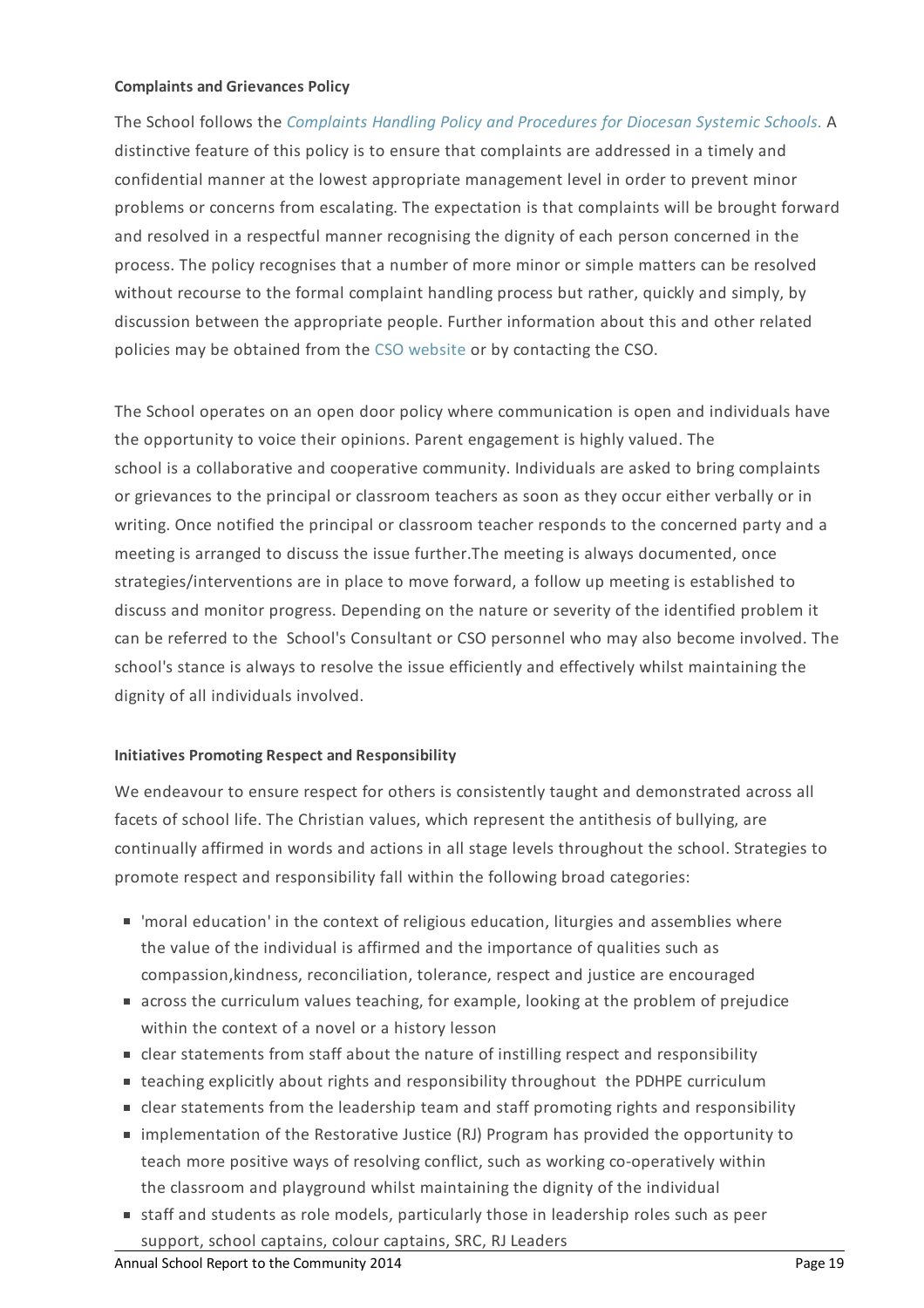- measures for vigilant classroom and playground supervision, especially of high risk areas
- provision of safe and structured playground spaces and structured activities at break times
- **provision of activities which develop a culture of caring for one another and** acknowledging the worth and contribution of others and which help to develop compassion
- appropriate provision of counselling or other support services
- provision of support for parents through information seminars, support networks
- *KidsMatter* also promotes respect and responsibility through nurturing the social and mental well-being of students
- the school operates on an open door policy where communication is open and individuals have the opportunity to voice their opinions; this also validates their rights and responsibility as an active member of the School community
- inter-generational program with the neighbouring Pathways Nursing Home where the senior students interact with the residents.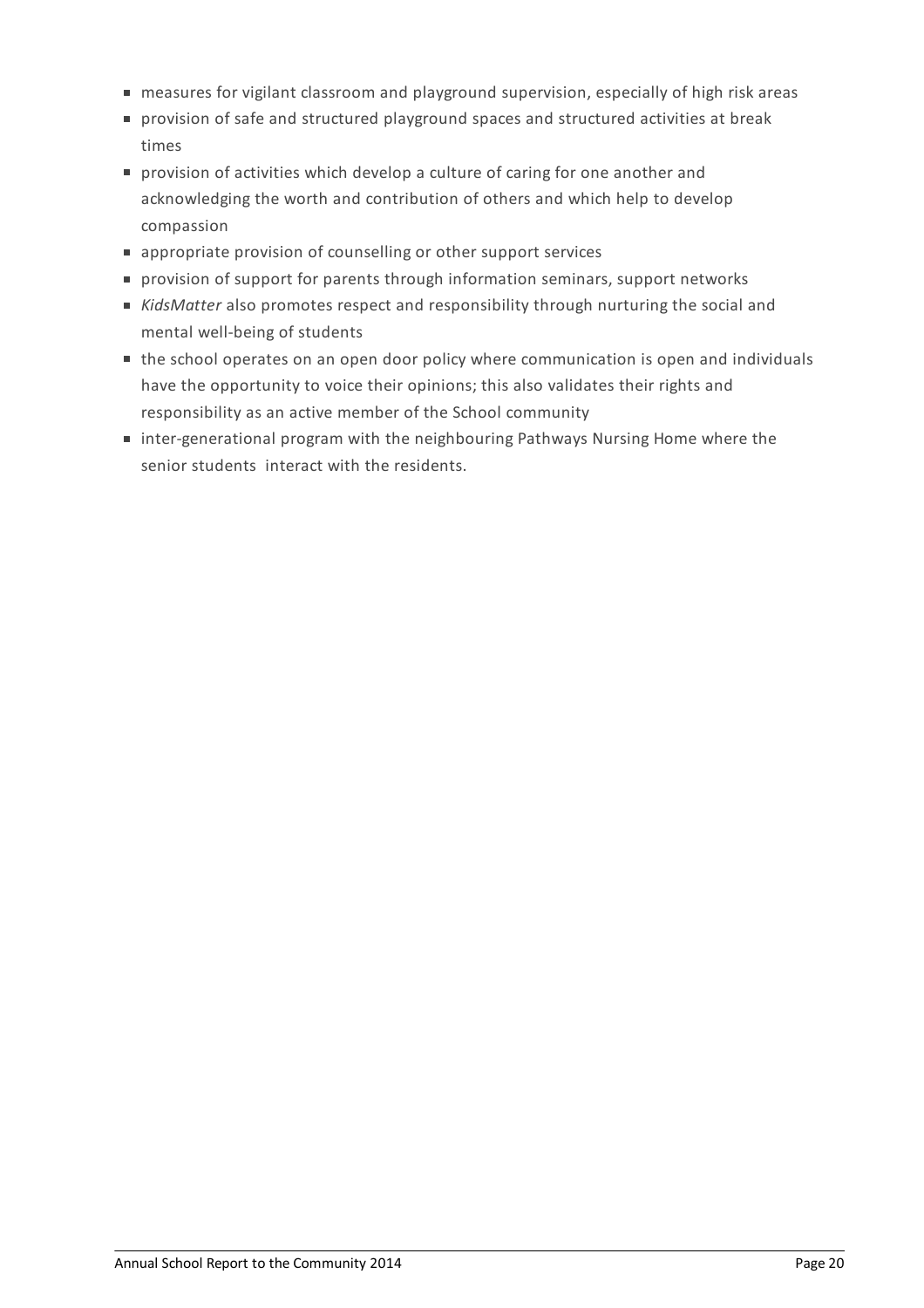# **SECTION NINE:SCHOOL IMPROVEMENT**

Strategic planning ensures a common purpose and agreed values are established. In Broken Bay systemic schools, this common purpose and agreed values along with goals, targets and key improvement strategies are documented in the School Improvement Plan (SIP). This SIP is a three year planning document and is used to record the School's progress in working towards priorities for improvement in three domains: Mission, Pastoral Care, Learning and Teaching. School improvement planning is supported systemically by the *Diocesan Leading Learning* initiative. This initiative is research based and has been developed in partnership with the University of Auckland.

### **KeyImprovements Achieved**

The Annual Plan for 2014 was developed from the SIP 2012-2014. The Annual Plan was presented to the School community at a P&F meeting. Key school initiatives for 2014 are outlined in four strategic domains in the Annual Plan. Detailed below are the achievements so far:

- improved student understanding of what it means to be a disciple of Jesus with a deeper meaning in their daily lives
- staff articulate key elements of discipleship through living justly & reaching out, prayer, engaging in scripture and liturgy
- RE units focus on discipleship challenges
- **fundraising has a new social justice imperative**
- students identify the connection between discipleship and care for self and others
- successful implementation of the NSW Syllabus for the Australian Curriculum in Mathematics and English
- **n** improved student understanding in space and measurement
- increased student comprehension skills (by 6 months)
- improved student wellbeing by developing their competencies in self-awareness, selfmanagement, social awareness, relationship skills and responsible decision making
- increased children's social and emotional intelligence.

## **Priority KeyImprovements for Next Year**

During 2015, the School will continue with a focus on leading learning in the teaching of all KLAs. Our new SIP will be developed and communicated to the community. The *Inquiry Model* framework is embedded in our practice and will continue to guide PL around leading learning and pedagogical practice. A major focus will be the continued introduction of the NSW Australian Curriculum which will involve PL for all in the area of Science and Technology. The School will continue to participate in the EMU program run by the Australian Catholic University (ACU) to continue deepening teacher knowledge in effective Mathematics teaching and increasing learning gains to promote the highest level of attainment for children in the middle years.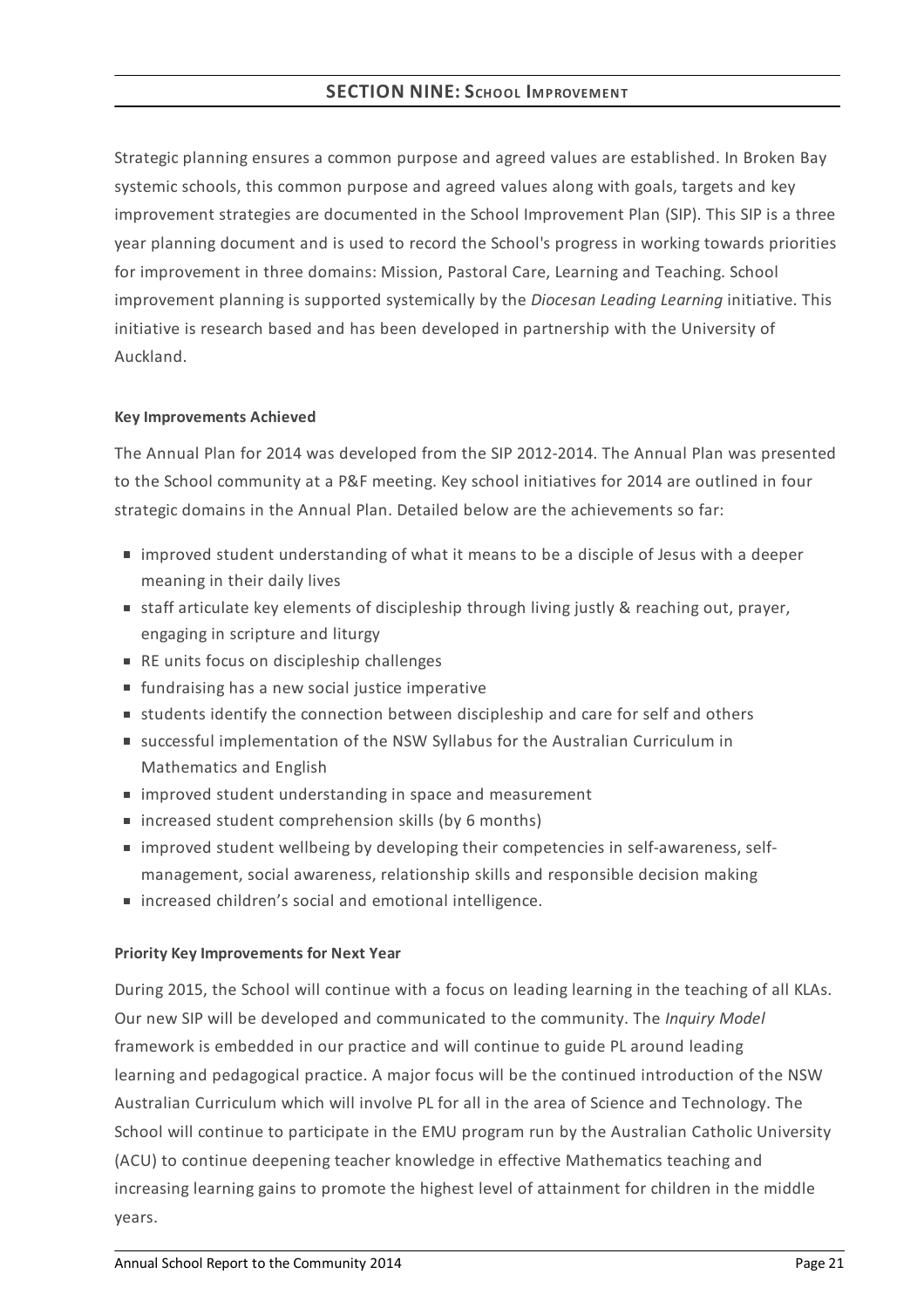The School improvement agenda will involve goal setting, professional dialogue and student data analysis. Information, Communication and Learning Technologies (ICLT) will be a priority area whereby we will introduce a variety of multi-media technologies that will be integral to the implementation of the new curriculum.

We will provide students with experiences of Pope Francis' 'The Joy of the Gospel' in all curriculum areas.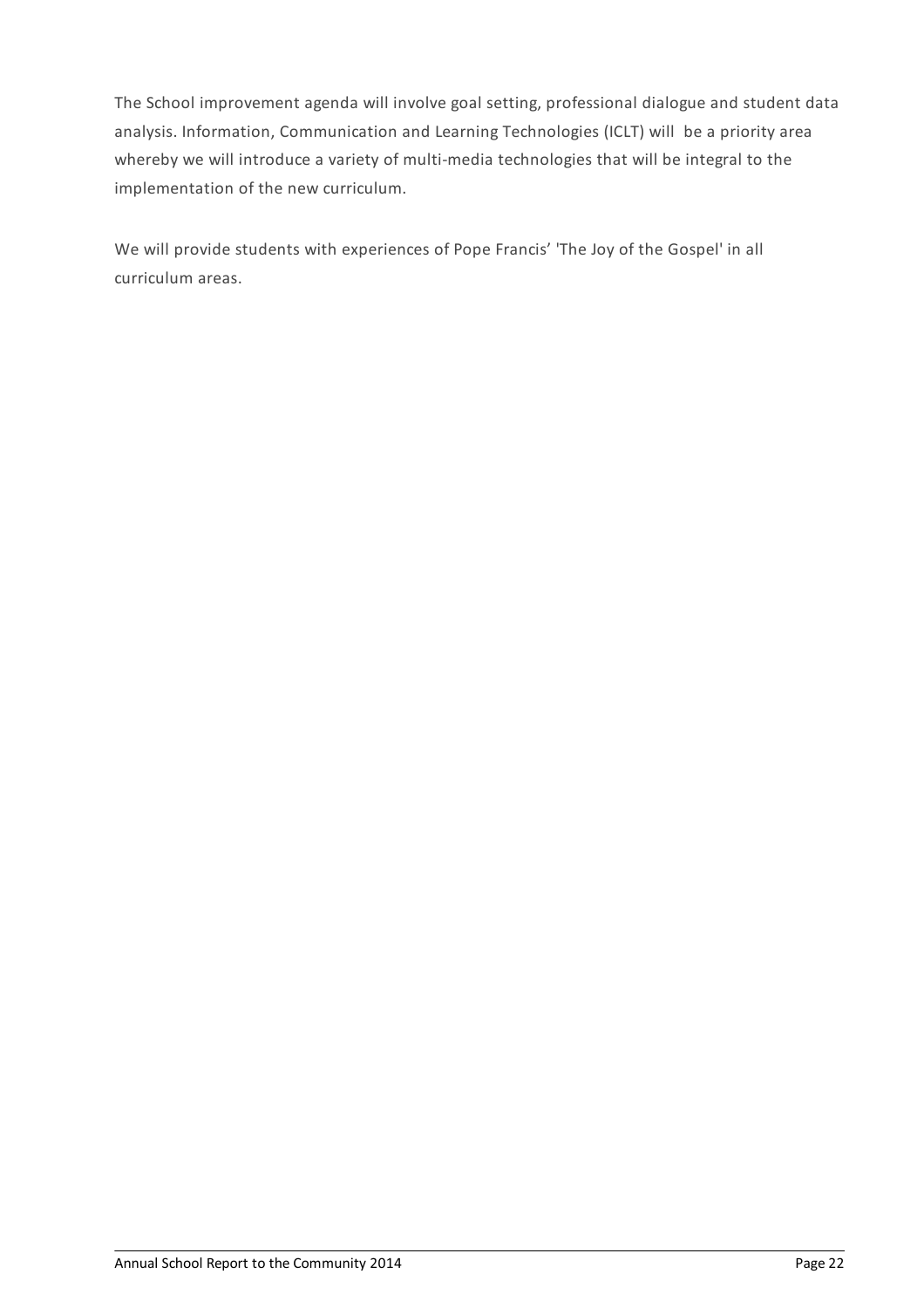The opinions and ideas of parents, students and teachers are valued and sought. Their suggestions are incorporated into planning for and achieving improved outcomes for students. This year, a variety of processes have been used to gain information about the level of satisfaction with the School from parents, students and teachers.

## **Parent Satisfaction**

At the end of 2014, parents were invited to complete a survey about the School. The following areas were noted as valued by the parent community:

- *The great support from teachers and other parents in developing the values that are pertinent to Catholic Life.*
- *The way in which the school community practises what it preaches and encourages the children to implement what they learn throughout their everyday life and in their relationships with each other and their teachers.*
- *The excellent preparation that is provided via the sacramental program which enables children to have a deeper understanding of the sacrament.*
- *The quality and content of the teaching syllabus.*
- *The well-resourced, supportive and engaging learning environment.*
- *Children's learning is supported and encouraged which leads to increased levels of confidence and competence for all children.*
- *Highly qualified, committed, caring, dedicated and experienced teachers*
- *Nurturing environment.*
- *Diverse educational and extra-curricular opportunities are provided.*
- *High parent involvement in classrooms.*
- *An inclusive community and a sense of belonging permeates.*
- *An authentic family atmosphere exists.*

## **Student Satisfaction**

Students from K-6 partook in a survey to assess their level of satisfaction with Catholic Mission, Learning and Teaching, Pastoral Care opportunities as well as resources. The responses from the children were extremely encouraging. The children value that the School is a Catholic Community. They believe that by attending the School, they are privileged to learn about God and their faith and are supported on their faith journey by many different people and groups.

We found that the students enjoyed all aspects of their learning in all KLAs, as teachers provide a range of strategies to enhance learning with many different and interesting learning experiences. In particular, the students enjoyed the fact that they were challenged, engaged and were faced with diverse, exciting, well prepared and presented lessons daily. They commented on the ways they were asked to approach learning tasks as individuals and cooperatively. They also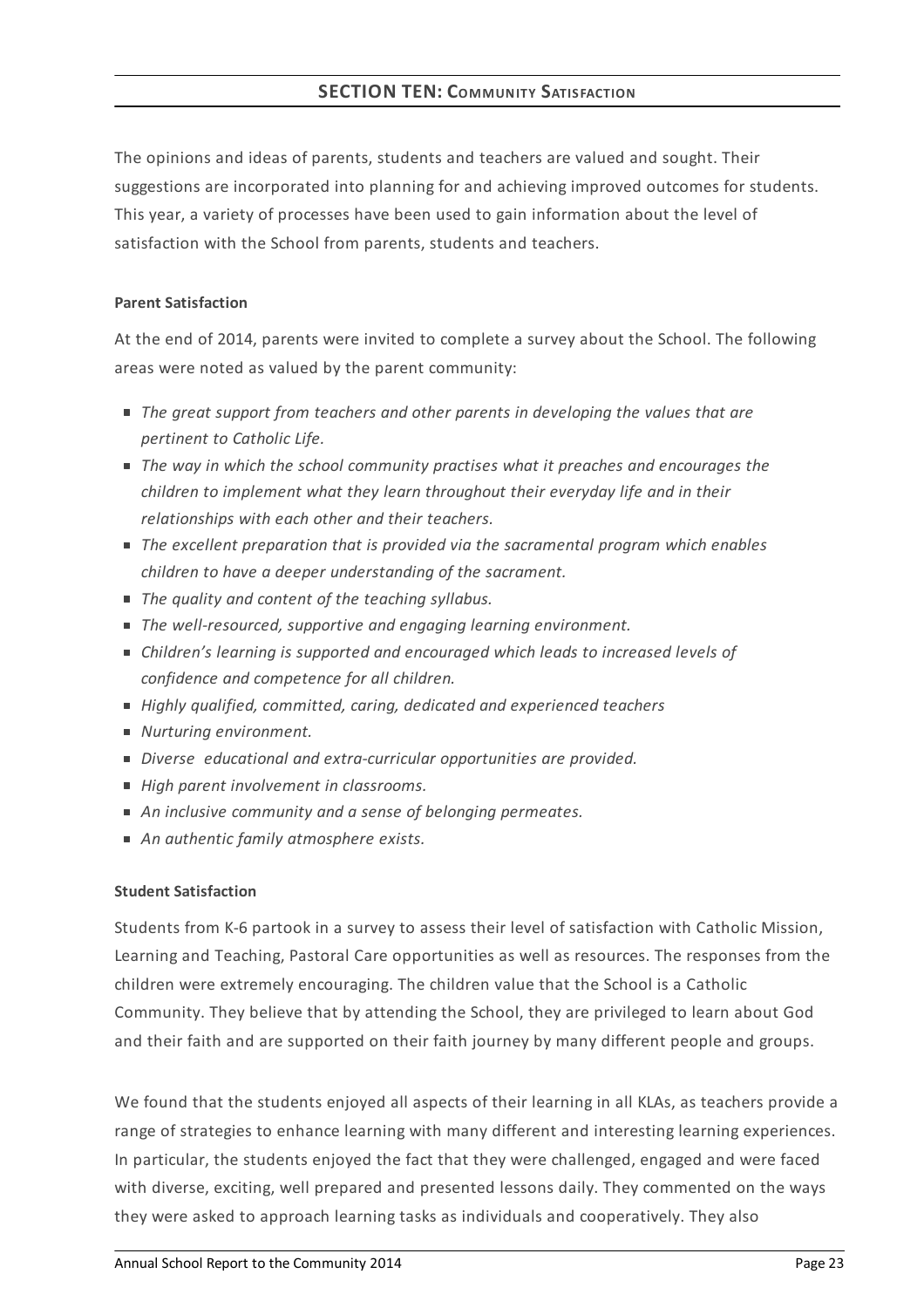appreciate how everybody is enthusiastic, diligent and valued.

### **Teacher Satisfaction**

Teachers highlighted that they were satisfied with the way in which we, as a Catholic school community, have:

- embedded the Catholic Worldview throughout our curriculum
- continued to implement the School charism of St. Philip Neri and Mary MacKillop
- developed the successful implementation of the Catholic Mission Units continuum K-6
- strengthened ties with the Lower North Shore Parish.

Satisfaction was articulated as the way teachers:

- were supported in the effective implementation of the NSW Syllabus for the Australian Curriculum in English and Mathematics
- continued a high level of PL, for example, EMU program, SIP, comprehension
- established student self-assessment and goal setting.

Teachers are satisfied with the pastoral care provided through:

- successful continued implementation of *KidsMatter*
- successful and effective student leadership, that is, SRC, Senior Leadership Team, RJ Leaders
- meeting critical needs of children
- professional dialogue on conducting challenging conversations.